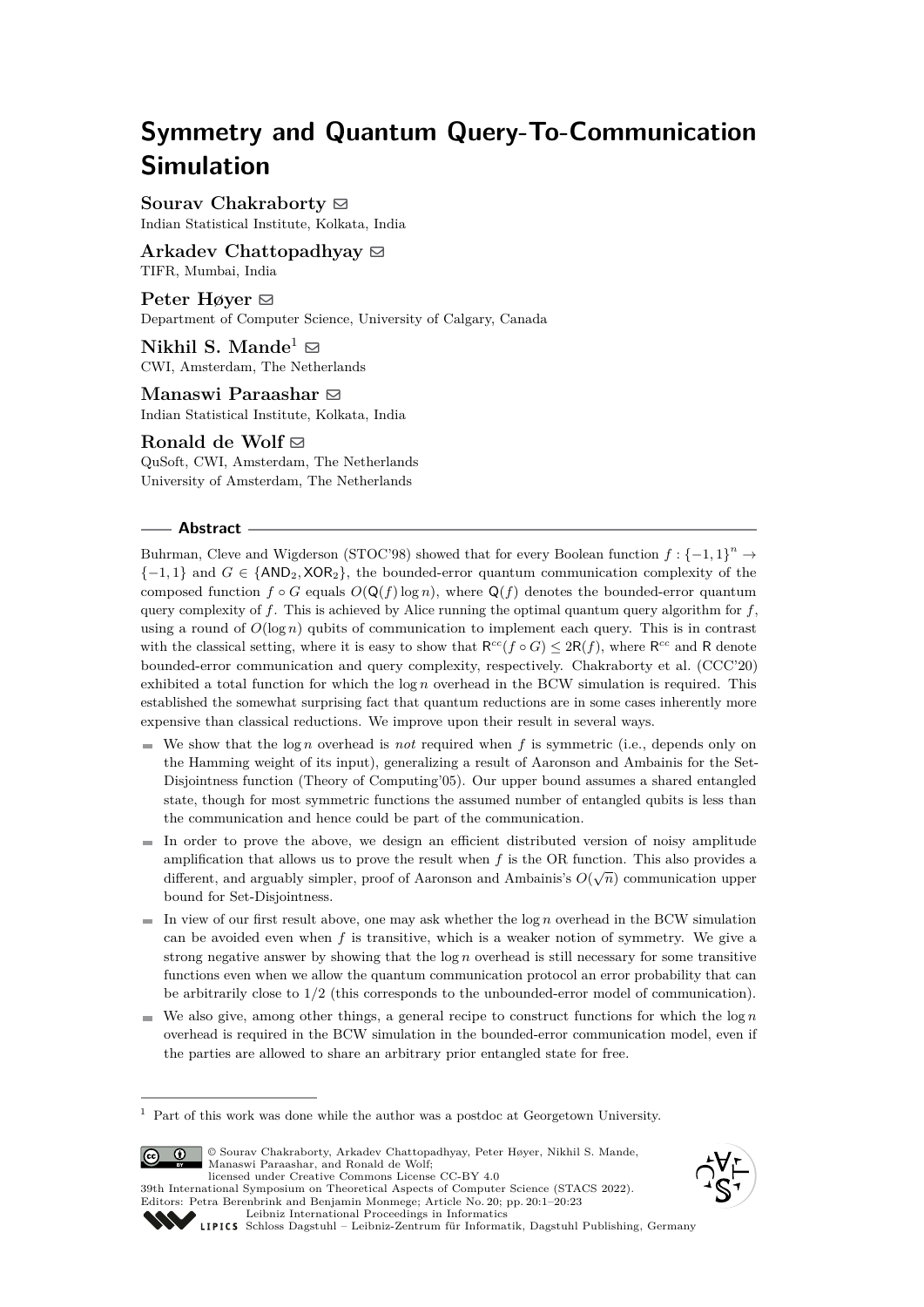## **20:2 Symmetry and Quantum Query-To-Communication Simulation**

**2012 ACM Subject Classification** Theory of computation → Quantum complexity theory; Theory of computation  $\rightarrow$  Communication complexity; Theory of computation  $\rightarrow$  Oracles and decision trees

**Keywords and phrases** Classical and quantum communication complexity, query-to-communicationsimulation, quantum computing

**Digital Object Identifier** [10.4230/LIPIcs.STACS.2022.20](https://doi.org/10.4230/LIPIcs.STACS.2022.20)

**Related Version** *Full Version*: <https://arxiv.org/abs/2012.05233>

**Funding** *Arkadev Chattopadhyay*: Partially supported by a MATRICS grant of the Science and Enginnering Research Board, DST, India.

*Nikhil S. Mande*: Supported by the Dutch Research Council (NWO) through QuantERA project QuantAlgo 680-91-034.

*Ronald de Wolf* : Partially supported by ERC Consolidator Grant 615307-QPROGRESS (which ended February 2019), and by the Dutch Research Council (NWO/OCW), as part of the Quantum Software Consortium programme (project number 024.003.037), and through QuantERA ERA-NET Cofund project QuantAlgo (680-91-034).

# **1 Introduction**

## **1.1 Motivation and main results**

The classical model of communication complexity was introduced by Yao [\[24\]](#page-17-0), who also subsequently introduced its quantum analogue [\[25\]](#page-17-1). Communication complexity has important applications in several disciplines, in particular for lower bounds on circuits, data structures, streaming algorithms, and many other complexity measures (see, for example, [\[16\]](#page-16-0) and the references therein).

A natural way to derive a communication problem from a Boolean function  $f: \{-1, 1\}^n \to$  $\{-1, 1\}$  is via composition. Let  $f: \{-1, 1\}^n \to \{-1, 1\}$  be a function and let  $G: \{-1, 1\}^j \times$  ${-1, 1}^k$  →  ${-1, 1}$  be a "two-party function". Then  $F = f \circ G : {-1, 1}^{n_j} \times {{-1, 1}^{nk}} \rightarrow$ {−1*,* 1} denotes the function corresponding to the communication problem in which Alice is given input  $X = (X_1, \ldots, X_n) \in \{-1, 1\}^{nj}$ , Bob is given  $Y = (Y_1, \ldots, Y_n) \in \{-1, 1\}^{nk}$ , and their task is to compute  $F(X, Y) = f(G(X_1, Y_1), \ldots, G(X_n, Y_n))$ . Many well-known functions in communication complexity are derived in this way, such as Set-Disjointness  $(DISJ_n := NOR_n \circ AND_2)$ , Inner Product  $(\mathsf{IP}_n := \mathsf{PARITY}_n \circ AND_2)$  and Equality  $(\mathsf{EQ}_n := \mathsf{CAR} \circ AND_2)$  $NOR_n \circ XOR_2$ ). A natural approach to obtain efficient quantum communication protocols for  $f \circ G$  is to "simulate" a quantum query algorithm for f, where a query to the *i*th input bit of f is simulated by a communication protocol that computes  $G(X_i, Y_i)$ . Buhrman, Cleve and Wigderson [\[7\]](#page-16-1) observed that such a simulation is indeed possible if *G* is bitwise AND or XOR.

<span id="page-1-0"></span>▶ **Theorem 1** ([\[7\]](#page-16-1)). For every Boolean function  $f : \{-1,1\}^n \rightarrow \{-1,1\}$  and  $\Box \in$ {AND2*,* XOR2}*, we have*

 $Q^{cc}(f \circ \Box) = O(Q(f) \log n).$ 

Here  $Q(f)$  denotes the bounded-error quantum query complexity of *f*, and  $Q^{cc}(f \circ f)$  $\square$ ) denotes the bounded-error quantum communication complexity for computing  $f \circ \square$ . Throughout this paper, we refer to Theorem [1](#page-1-0) as the BCW simulation. [\[7\]](#page-16-1) used this, for instance, to show that the bounded-error quantum communication complexity of the Set- $D$ isjointness function is  $O(\sqrt{n}\log n)$ , using Grover's  $O(\sqrt{n})$ -query search algorithm [\[11\]](#page-16-2) for the NOR*<sup>n</sup>* function.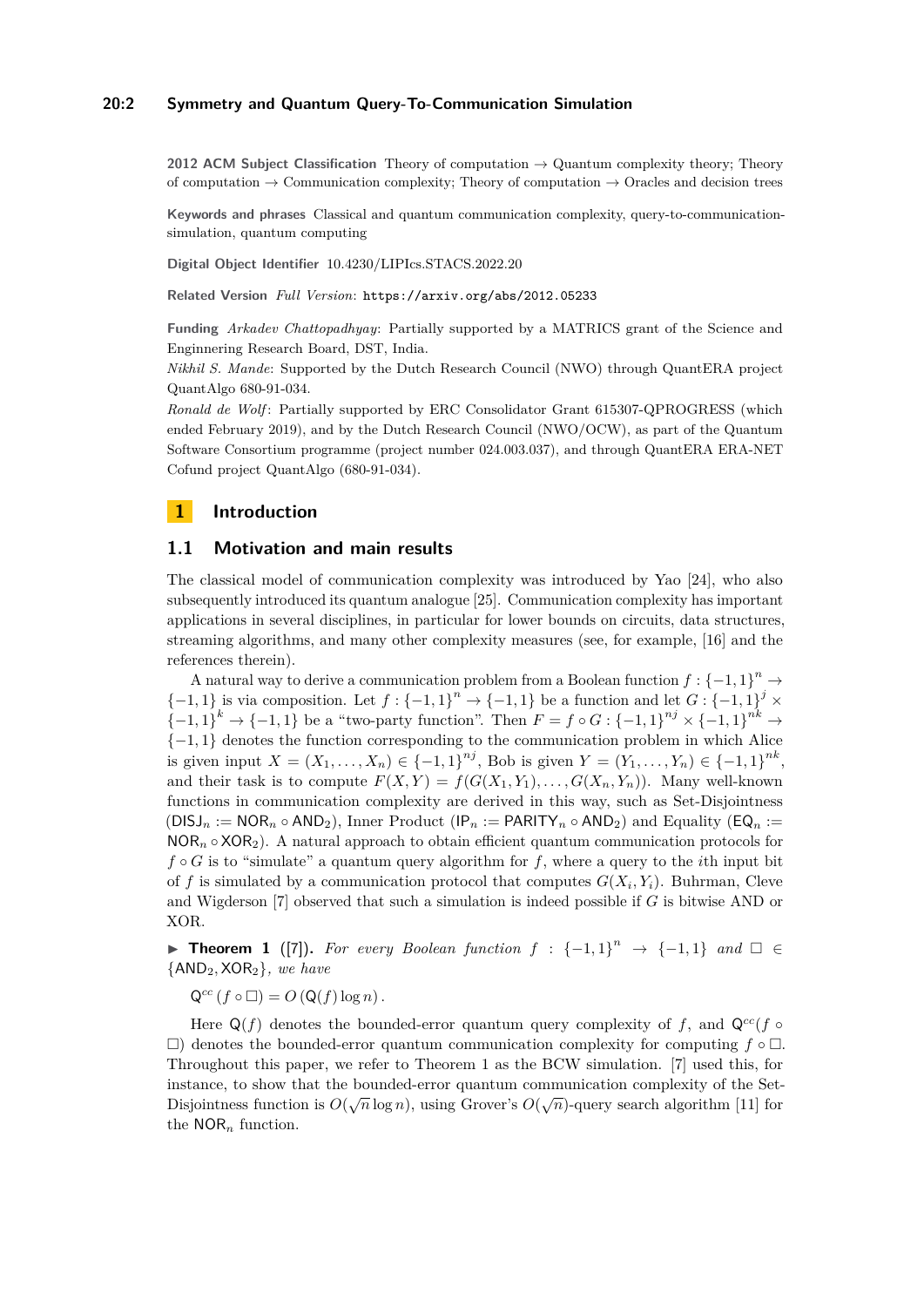It is folklore in the classical world that the analogous simulation does not incur a log *n* factor overhead. That is,

<span id="page-2-1"></span>
$$
\mathsf{R}^{cc}\left(f\circ\Box\right)\leq 2\mathsf{R}(f),\tag{1}
$$

where  $R(f)$  denotes the bounded-error randomized query complexity of f and  $R^{cc}(f \circ \Box)$ denotes the bounded-error randomized communication complexity for computing  $f \circ \Box$ . Thus, a natural question is whether the multiplicative log *n* blow-up in the communication cost in the BCW simulation is necessary. Chakraborty et al. [\[9\]](#page-16-3) answered this question and exhibited a total function for which the  $\log n$  blow-up is indeed necessary when  $XOR<sub>2</sub>$  is the inner function.

<span id="page-2-0"></span>▶ **Theorem 2** ([\[9,](#page-16-3) Theorem 2]). *There exists a function*  $f: \{-1,1\}^n \rightarrow \{-1,1\}$  *such that* 

$$
Q^{cc,*}(f \circ \text{XOR}_2) = \Omega(Q(f) \log n).
$$

Here Q<sup>cc,∗</sup>(F) denotes the bounded-error quantum communication complexity of twoparty function *F* when Alice and Bob shared an entangled state at the start of the protocol for free. Comparing Theorem [2](#page-2-0) with Equation [1](#page-2-1) we see the somewhat surprising fact that quantum reductions can in some cases be more expensive than classical reductions.

This gives rise to the following basic question: is there a natural class of functions for which the log *n* overhead in the BCW simulation is *not* required? Improving upon Høyer and de Wolf [\[13\]](#page-16-4), Aaronson and Ambainis [\[1\]](#page-16-5) showed that for the canonical problem of Set-Disjointness, the log *n* overhead in the BCW simulation can be avoided. Since the outer function  $NOR<sub>n</sub>$  is symmetric (i.e., it only depends on the Hamming weight of its input, its number of −1s), a natural question is whether the log *n* overhead can be avoided whenever the outer function is symmetric. Our first result gives a positive answer to this question.

<span id="page-2-2"></span>▶ **Theorem 3.** For every symmetric Boolean function  $f: \{-1, 1\}^n \rightarrow \{-1, 1\}$  and two-party *function*  $G: \{-1, 1\}^j \times \{-1, 1\}^k \to \{0, 1\}$ *, we have* 

$$
\mathsf{Q}^{cc,*}(f\circ G)=O(\mathsf{Q}(f)\mathsf{Q}^{cc}_E(G)).
$$

Here  $\mathsf{Q}_{E}^{cc}(G)$  denotes the *exact* quantum communication complexity of *G*, where the error probability is 0. In particular, if  $G \in \{\text{AND}_2, \text{XOR}_2\}$  then  $\mathsf{Q}_{E}^{cc}(G) = 1$  and hence  $Q^{cc,*}(f \circ G) = O(Q(f)).$ 

**► Remark 4.** If  $Q(f) = \Theta(\sqrt{tn})$ , then our protocol in the proof of Theorem [3](#page-2-2) starts from a shared entangled state of  $O(t \log n)$  EPR-pairs. Note that if  $t \leq n \mathbb{Q}_{E}^{cc}(G)^{2} / (\log n)^{2}$  (this condition holds for instance if  $\mathsf{Q}_E^{cc}(G) \ge \log n$  then this number of EPR-pairs is no more than the amount of communication and hence might as well be established in the first message, giving asymptotically the same upper bound  $\mathsf{Q}^{cc}(f \circ G) = O(\mathsf{Q}(f)\mathsf{Q}_{E}^{cc}(G))$  for the model without prior entanglement.

<span id="page-2-3"></span>The next question one might ask is whether one can weaken the notion of symmetry required in Theorem [3.](#page-2-2) A natural generalization of the class of symmetric functions is the class of *transitive-symmetric* functions. A function  $f: \{-1,1\}^n \to \{-1,1\}$  is said to be transitive-symmetric if for all  $i, j \in [n]$ , there exists  $\sigma \in S_n$  such that  $\sigma(i) = j$ , and  $f(x) = f(\sigma(x))$  for all  $x \in \{-1,1\}^n$ . Here, and in the rest of the paper, by  $\sigma(x)$  we mean the *n*-bit string  $x_{\sigma(1)}, \ldots, x_{\sigma(n)}$ . Henceforth we refer to transitive-symmetric functions as simply transitive functions. Can the log *n* overhead in the BCW simulation be avoided whenever the outer function is transitive? We give a negative answer to this question in a strong sense: the log *n* overhead is still necessary even when we allow the quantum communication protocol an error probability that can be arbitrarily close to 1*/*2.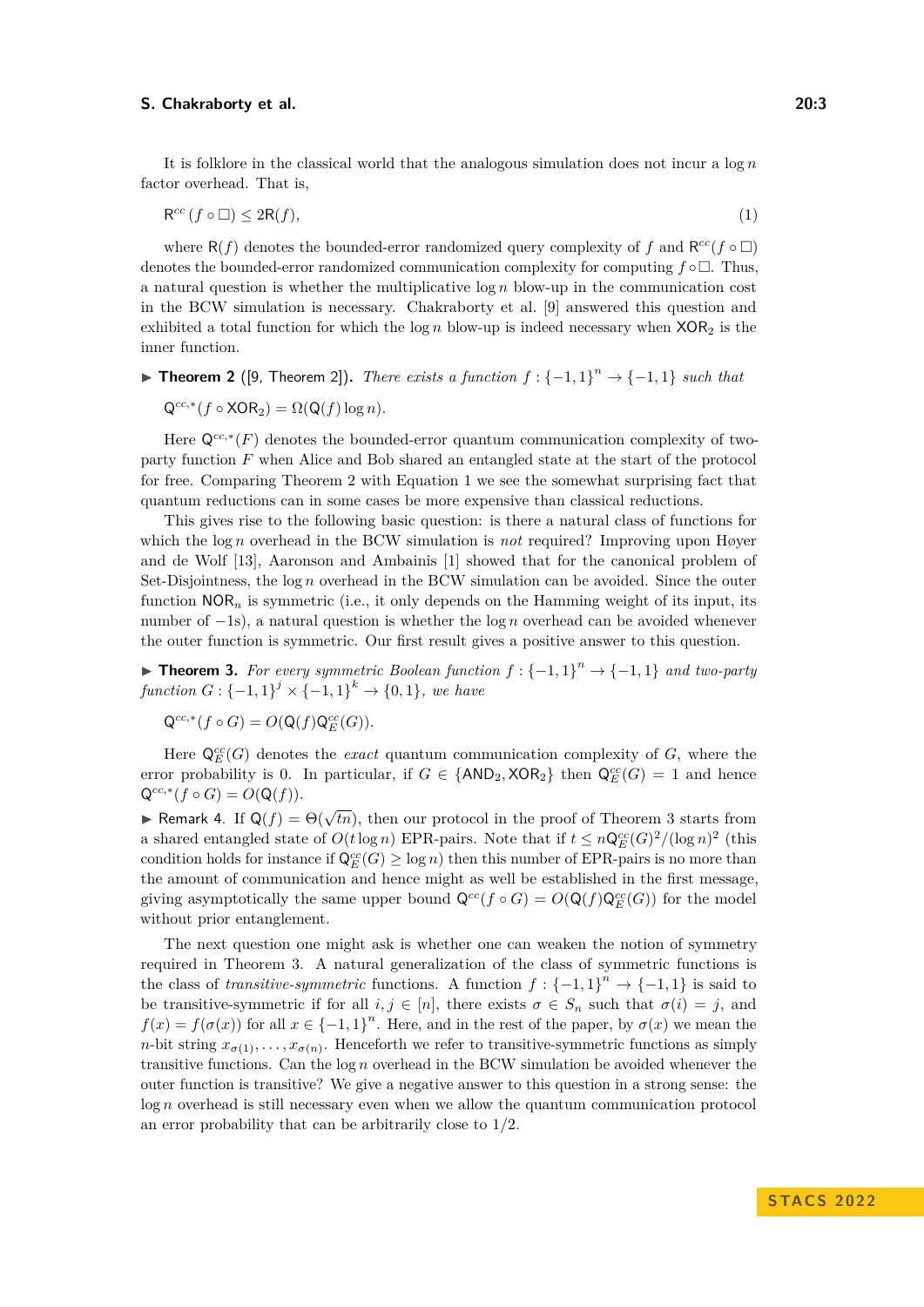▶ **Theorem 5.** *There exists a transitive and total function*  $f: {-1, 1}^n \rightarrow {-1, 1}$ *, such that* 

 $UPP^{cc}(f \circ \Box) = \Omega(Q(f) \log n)$ 

*for every*  $\square \in \{AND_2, XOR_2\}.$ 

Here  $UPP^{cc}(f \circ \Box)$  denotes the unbounded-error quantum communication complexity of  $f \circ \Box$  (adding "quantum" here only changes the communication complexity by a constant factor). The unbounded-error model of communication was introduced by Paturi and Simon [\[21\]](#page-17-2) and is the strongest communication complexity model against which we know how to prove explicit lower bounds. This model is known to be strictly stronger than the bounded-error quantum model. For instance, the Set-Disjointness function on *n* inputs requires  $\Omega(n)$  bits or  $\Omega(\sqrt{n})$  qubits of communication in the bounded-error model, but only requires  $O(\log n)$  bits of communication in the unbounded-error model. In fact, it follows from a recent result of Hatami, Hosseini and Lovett [\[12\]](#page-16-6) that there exists a function  $F: \{-1, 1\}^n \times \{-1, 1\}^n \to \{-1, 1\}$  with  $\mathsf{Q}^{cc,*}(F) = \Omega(n)$  while  $\mathsf{UPP}^{cc}(F) = O(1)$ .

Theorem [3](#page-2-2) and Theorem [5](#page-2-3) clearly demonstrate the role of symmetry in determining the presence of the log *n* overhead in the BCW query-to-communication simulation: this overhead is absent for symmetric functions (Theorem [3\)](#page-2-2), but present for a transitive function even when the model of communication under consideration is as strong as the unbounded-error model (Theorem [5\)](#page-2-3). We also give a general recipe to construct functions for which the log *n* overhead is required in the BCW simulation in the bounded-error communication model (see Theorem [6\)](#page-5-0).

## **1.2 Overview of our approach and techniques**

In this section we discuss the ideas that go into the proofs of Theorem [3](#page-2-2) and Theorem [5.](#page-2-3)

# **1.2.1 Communication complexity upper bound for symmetric functions**

To prove Theorem [3](#page-2-2) we use the well-known fact that every symmetric function *f* has an interval around Hamming weight  $n/2$  where the function is constant; for  $NOR_n$  the length of this interval would be essentially *n*, while for **PARITY**<sub>n</sub> it would be 1. To compute  $f$ , it suffices to either determine that the Hamming weight of the input lies in that interval (because the function value is the same throughout that interval) or to count the Hamming weight exactly.

For two-party functions of the form  $f \circ G$ , we want to do this type of counting on the *n*-bit string  $z = (G(X_1, Y_1), \ldots, G(X_n, Y_n)) \in \{-1, 1\}^n$ . We show how this can be done with  $O(Q(f) \mathsf{Q}_{E}^{cc}(G))$  qubits of communication if we had a quantum protocol that can find  $-1$ s in the string *z* at a cost of  $O(\sqrt{n} Q_E^c(G))$  qubits. Such a protocol was already given by Aaronson and Ambainis for the special case where  $G = AND<sub>2</sub>$  for their optimal quantum protocol for Set-Disjointness, as a corollary of their quantum walk algorithm for search on a<br>∴ grid [\[1\]](#page-16-5). In this paper we give an alternative  $O(\sqrt{n} \mathsf{Q}_{E}^{cc}(G))$ -qubit protocol. This implies the result of Aaronson and Ambainis as a special case, but it is arguably simpler and may be of independent interest.

Our protocol can be viewed as an efficient distributed implementation of amplitude amplification with faulty components. In particular, we replace the usual reflection about the uniform superposition by an imperfect reflection about the *n*-dimensional maximally entangled state  $(= \log n$  EPR-pairs if *n* is a power of 2). Such a reflection would require  $O(\log n)$  qubits of communication to implement perfectly, but can be implemented with small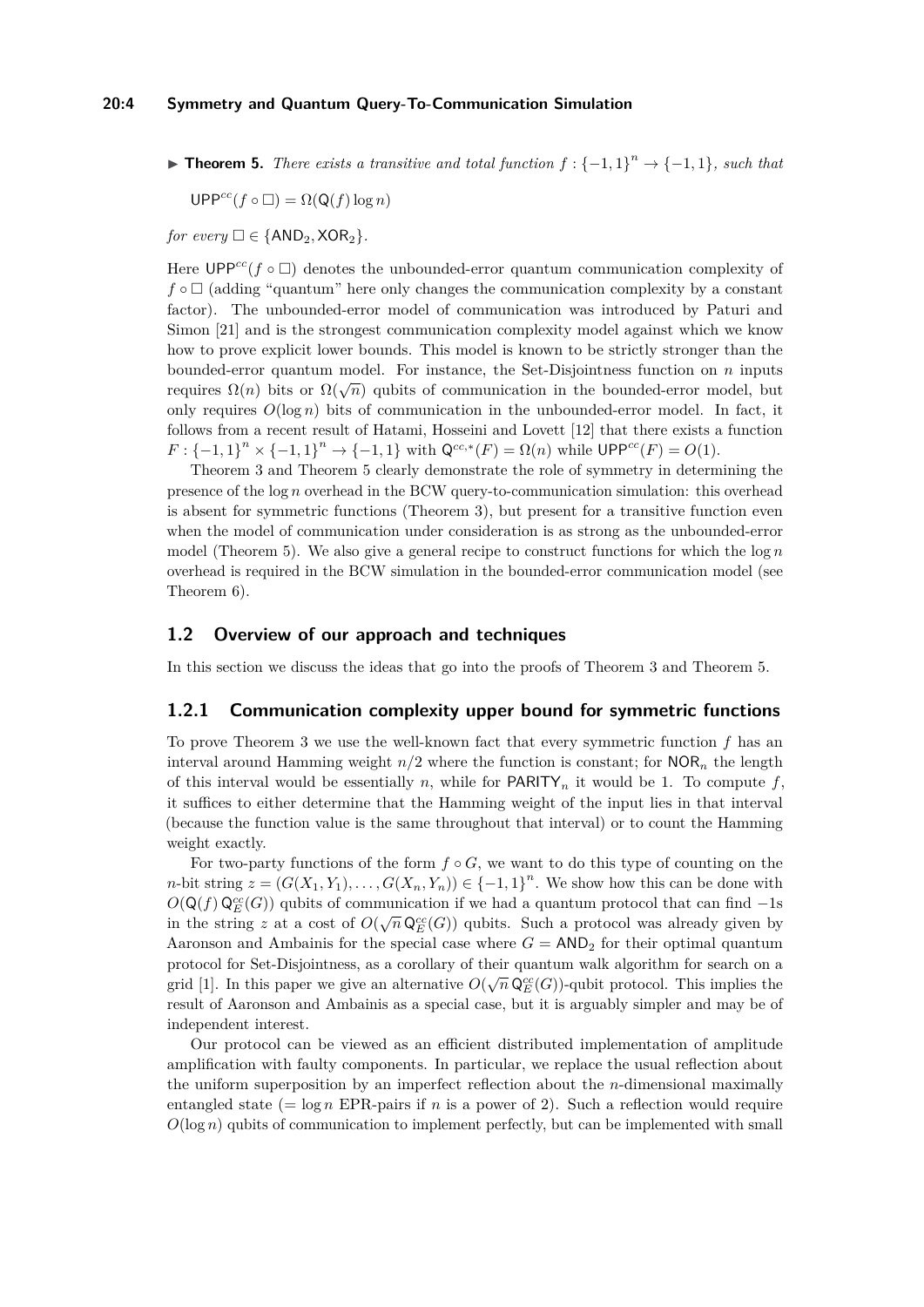<span id="page-4-0"></span>

**Figure 1** If for all  $j \in [n]$  and some  $s_j, t_j \in \{-1, 1\}^{\log n}$ , the inputs to the *j*-th  $h_{\text{IP}}_{\log n}$  are Hadamard codewords in  $\pm H(s_j)$  and  $\pm H(t_j)$ , then  $f = \text{PARITY}(\text{IP}_{\log n}(s_1, t_1), \ldots, \text{IP}_{\log n}(s_n, t_n))$ . If there exists at least one  $j \in [n]$  for which either  $x_{j1}, \ldots, x_{jn}$  or  $y_{j1}, \ldots, y_{jn}$  is not a Hadamard codeword, then *f* outputs −1. This function *f* equals PARITY<sub>*n*</sub>  $\tilde{°}$  *h*<sub>IPlog *n*</sub> (see Definition [26](#page-12-0) and Definition 28) Definition [28\)](#page-13-0).

error using only *O*(1) qubits of communication, by invoking the efficient protocol of Aharonov et al. [\[2,](#page-16-7) Theorem 1] that tests whether a given bipartite state equals the *n*-dimensional maximally entangled state. Still, at the start of this protocol we need to assume (or establish by means of quantum communication) a shared state of  $\log n$  EPR-pairs. If  $Q(f) = \Theta(\sqrt{tn})$ then our protocol for  $f \circ G$  will run the  $-1$ -finding protocol  $O(t)$  times, which accounts for our assumption that we share  $O(t \log n)$  EPR-pairs at the start of the protocol.

## **1.2.2 Communication complexity lower bound for transitive functions**

For proving Theorem [5,](#page-2-3) we exhibit a transitive function  $f: \{-1,1\}^{2n^2} \to \{-1,1\}$  whose bounded-error quantum query complexity is  $O(n)$  and the unbounded-error communication complexity of  $f \circ \Box$  is  $\Omega(n \log n)$  for  $\Box \in \{\text{AND}_2, \text{XOR}_2\}.$ 

**Function construction and transitivity.** For the construction of *f* we first require the definition of Hadamard codewords. The Hadamard codeword of  $s \in \{-1,1\}^{\log n}$ , denoted by  $H(s) \in \{-1, 1\}^n$ , is a list of all parities of *s*. That is,  $(H(s))_t = \prod_{i:s_i=-1} t_i$  for all  $t \in$  ${-1, 1}^{\log n}$  ${-1, 1}^{\log n}$  ${-1, 1}^{\log n}$ . See Figure 1 for a graphical visualization of *f*.

Using properties of  $IP$  and Hadamard codewords, and the symmetry of  $PARITY_n$ , we are able to show that *f* is transitive (see Claim [32\)](#page-14-0).

**Query upper bound.** The query upper bound of  $O(n)$  follows along the lines of [\[9\]](#page-16-3), using the Bernstein-Vazirani algorithm to decode the Hadamard codewords, and Grover's algorithm to check that they actually are Hadamard codewords. This approach was in turn inspired by a query upper bound due to Ambainis and de Wolf [\[3\]](#page-16-8). See the proof of Theorem [29](#page-13-1) for the query algorithm and its analysis.

**Communication lower bound.** Towards the unbounded-error communication lower bound, we first recall that each input block of  $f$  equals  $IP_{\text{log }n}$  if the inputs to each block are promised to be Hadamard codewords. Hence  $f$  equals  $IP_{n \log n}$  under this promise, since PARITY<sub>n</sub> ◦  $IP_{\log n} = IP_{n \log n}$ . Thus by setting certain inputs to Alice and Bob suitably,  $f \circ \Box$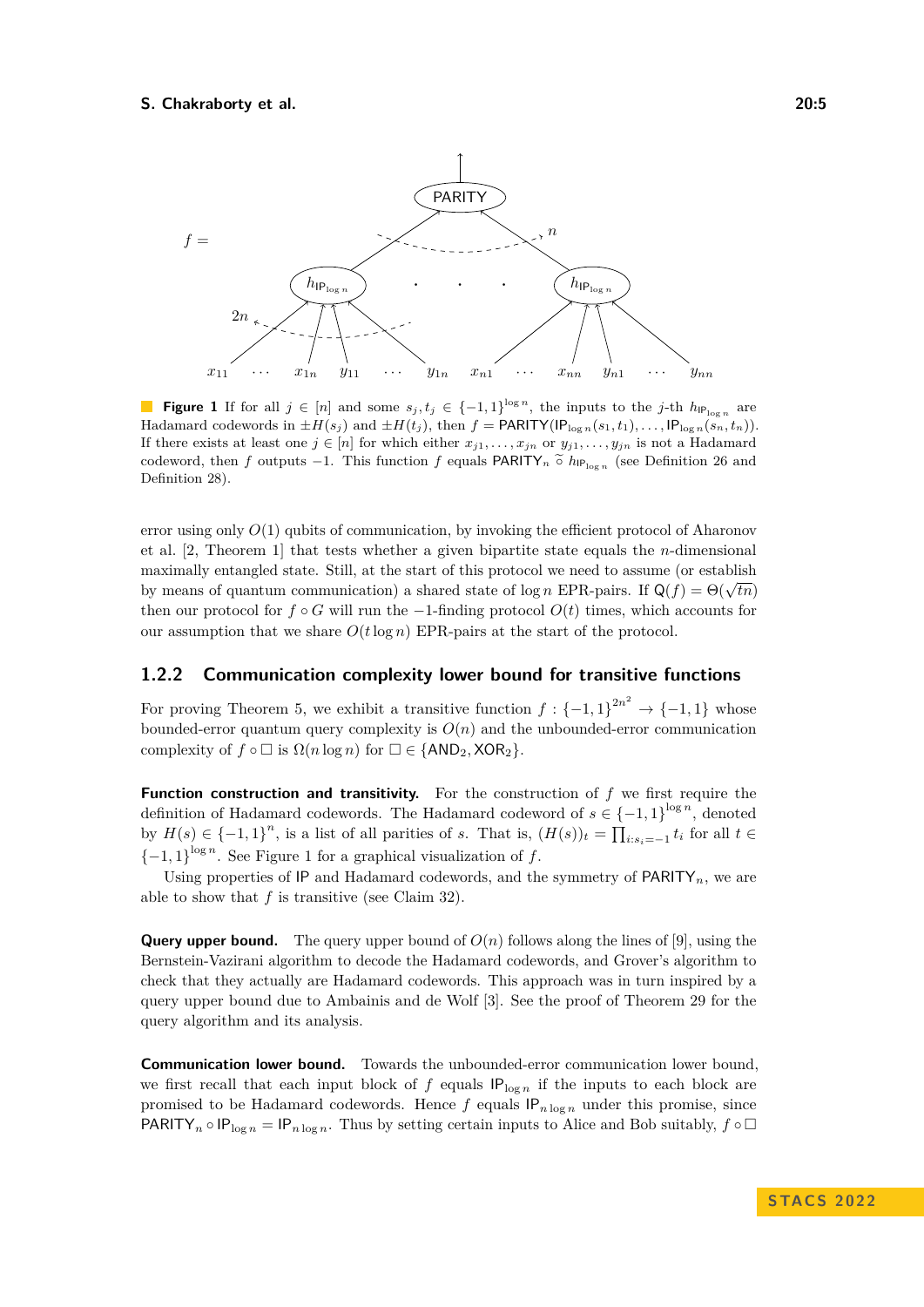<span id="page-5-1"></span>

**Figure 2** In this figure,  $G: \{-1,1\}^{\log} \times \{-1,1\}^{\log n} \rightarrow \{-1,1\}$ . If for all  $j \in [n]$  and some  $s_j, t_j \in \{-1, 1\}^{\log n}$ , the inputs to the *j*-th *h<sub>G</sub>* are Hadamard codewords in  $\pm H(s_j)$  and  $\pm H(t_j)$ , then  $f = r(G(s_1, t_1), \ldots, G(s_n, t_n))$ . If there exists at least one  $j \in [n]$  for which either  $x_{j1}, \ldots, x_{jn}$ or  $y_{j1}, \ldots, y_{jn}$  is not a Hadamard codeword, then *f* outputs  $-1$ . This function *f* equals  $r \tilde{\circ} h_G$  (see Definition [26](#page-12-0) and Definition [28\)](#page-13-0).

is at least as hard as  $IP_{n \log n}$  for  $\Box \in \{AND_2, XOR_2\}$  (for a formal statement, see Lemma [31](#page-14-1) with  $r = \text{PARITY}_n$  and  $g = \text{IP}_{\log n}$ ). It is known from a seminal result of Forster [\[10\]](#page-16-9) that the unbounded-error communication complexity of  $IP_{n \log n}$  equals  $\Omega(n \log n)$ , completing the proof of the lower bound. This proof is more general than and arguably simpler than the proof of the lower bound for bounded-error quantum communication complexity in [\[9,](#page-16-3) Theorem 2].

# **1.3 Other results**

We give a general recipe for constructing a class of functions that witness tightness of the BCW simulation where the inner gadget is either  $AND<sub>2</sub>$  or  $XOR<sub>2</sub>$ . However, the communication lower bound we obtain here is in the bounded-error model in contrast to Theorem [5,](#page-2-3) where the communication lower bound is proven in the unbounded-error model.

The functions *f* constructed for this purpose are composed functions similar to the construction in Figure [1,](#page-4-0) except that we are able to use a more general class of functions in place of the outer PARITY function, and also a more general class of functions in place of the inner  $IP<sub>log n</sub>$  functions. See Figure [2](#page-5-1) and its caption for an illustration and a more precise definition.

We require some additional constraints on the outer and inner functions. First, the approximate degree of *r* should be  $\Omega(n)$ . Second, the discrepancy of *G* should be small with respect to some "balanced" probability distribution (see Definition [17](#page-7-0) and Definition [16](#page-7-1) for formal definitions of these notions).

<span id="page-5-0"></span>**► Theorem 6.** Let  $r : \{-1,1\}^n \rightarrow \{-1,1\}$  be such that  $\widetilde{\deg}(r) = \Omega(n)$  and let  $G$ : {-1*,* 1}<sup>log</sup><sup>*n*</sup> × {-1*,* 1}<sup>log<sub>*n*</sub></sup> → {-1*,* 1} *be a total function. Define*  $f:$  {-1*,* 1}<sup>2*n*<sup>2</sup> → {-1*,* 1} *as*</sup> *in Figure [2.](#page-5-1)* If there exists  $\mu$  : {-1,1}<sup> $\log n$ </sup>  $\times$  {-1,1}<sup> $\log n$ </sup>  $\to \mathbb{R}$  *that is a balanced probability distribution with respect to G and* disc<sub>*µ*</sub>(*G*) =  $n^{-\Omega(1)}$ *, then for every*  $\square \in \{AND_2, XOR_2\}$ *,* 

 $Q(f) = O(n)$ , and  $^{cc,*}(f \circ \Box) = \Omega(n \log n).$ 

The query upper bound follows along similar lines as that of Theorem [5.](#page-2-3) For the lower bound, we first show via a reduction that for *f* as described in Figure [2](#page-5-1) and  $\Box \in$  $\{AND_2, XOR_2\}$ , the communication problem  $f \circ \Box$  is at least as hard as  $r \circ G$  (see Lemma [31\)](#page-14-1).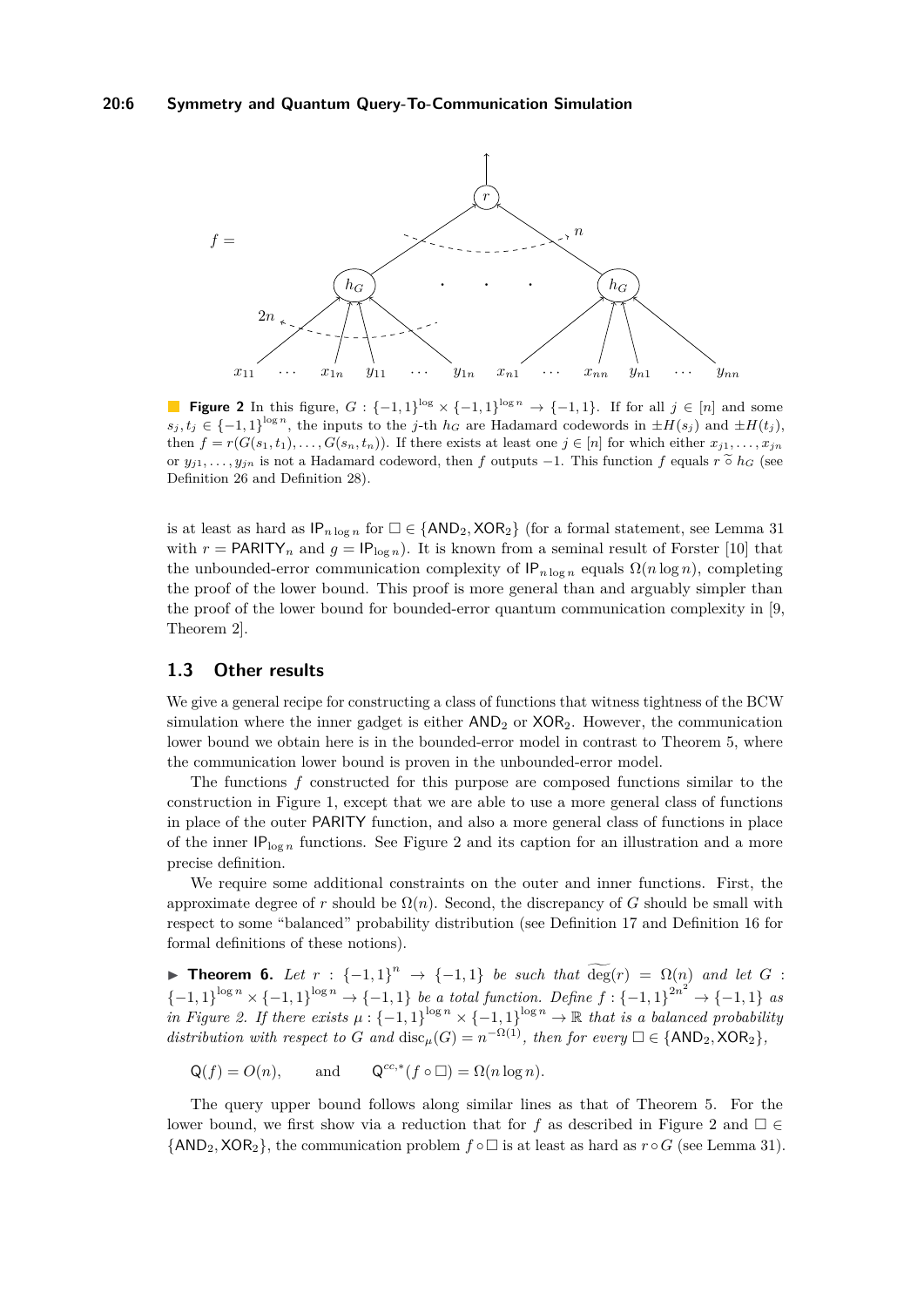This part of the lower bound proof is the same as in the proof of Theorem [5.](#page-2-3) For the hardness of  $r \circ G$  (which in the case of Theorem [5](#page-2-3) turned out to be  $\mathsf{IP}_{n \log n}$ , for which Forster's theorem yields an unbounded-error communication lower bound), we are able to use a theorem implicit in a work of Lee and Zhang [\[17\]](#page-17-3). This theorem gives a lower bound on the bounded-error communication complexity of  $r \circ G$  in terms of the approximate degree of *r* and the discrepancy of *G* under a balanced distribution. Due to space constraints we defer the proof of Theorem [6](#page-5-0) to the full version of our paper [\[8\]](#page-16-10).

We recover the result of Chakraborty et al. (Theorem [2\)](#page-2-0) using a more general technique, and additionally show that  $Q^{cc,*}(f \circ AND_2) = \Omega(Q(f) \log n)$ , where f is as in Theorem [2.](#page-2-0) We refer the reader to the full version [\[8\]](#page-16-10) for details.

# **1.4 Organization**

Section [2](#page-6-0) gives notations and preliminaries. In Section [3](#page-9-0) we prove Theorem [3,](#page-2-2) which shows that the log *n* overhead in the BCW simulation can be avoided when the outer function is symmetric. This proof relies on our new one-sided error protocol for finding solutions in the string  $z = (G(X_1, Y_1), \ldots, G(X_n, Y_n)) \in \{-1, 1\}^n$ , as a corollary of our distributed version of amplitude amplification. We give this protocol in Appendix [A.](#page-17-4)

We prove Theorem [5](#page-2-3) in Section [4.](#page-12-1) This is our result regarding necessity of the  $\log n$ overhead in the BCW simulation in the unbounded-error model of communication.

# <span id="page-6-0"></span>**2 Notation and preliminaries**

Without loss of generality, we assume *n* to be a power of 2 in this paper, unless explicitly stated otherwise. All logarithms in this paper are base 2. Let  $S_n$  denote the symmetric group over the set  $[n] = \{1, \ldots, n\}$ . For a string  $x \in \{-1, 1\}^n$  and  $\sigma \in S_n$ , let  $\sigma(x)$  denote the string  $x_{\sigma(1)}, \ldots, x_{\sigma(n)} \in \{-1,1\}^n$ . Consider an arbitrary but fixed bijection between subsets of  $\lceil \log n \rceil$  and elements of  $\lceil n \rceil$ . For a string  $s \in \{-1,1\}^{\log n}$ , we abuse notation and also use *s* to denote the equivalent element of [*n*]. The view we take will be clear from context. For a string  $x \in \{-1, 1\}^n$  and set  $S \subseteq [n]$ , define the string  $x_S \in \{-1, 1\}^S$  to be the restriction of *x* to the coordinates in *S*. Let  $1^n$  and  $(-1)^n$  denote the *n*-bit string  $(1,1,\ldots,1)$  and (−1*,* −1*, . . . ,* −1), respectively.

## **2.1 Boolean functions**

For two bits  $b_1, b_2 \in \{-1, 1\}$ , let  $b_1 \wedge b_2$  be defined to be  $-1$  if  $b_1 = b_2 = -1$ , and 1 otherwise. For strings  $x, y \in \{-1, 1\}^n$ , let  $\langle x, y \rangle$  denote the inner product (mod 2) of *x* and *y*. That is,  $\langle x, y \rangle = \prod_{i=1}^{n} (x_i \wedge y_i)$ . For every positive integer *n*, let PARITY<sub>*n*</sub> : {-1*,* 1}<sup>*n*</sup>  $\rightarrow$  {-1*,* 1} be defined as:

$$
PARITY_n(x_1,\ldots,x_n)=\prod_{i\in[n]}x_i.
$$

▶ **Definition 7** (Symmetric functions). *A function*  $f: {-1, 1}^n \rightarrow {-1, 1}$  *is symmetric if for all*  $\sigma \in S_n$  *and for all*  $x \in \{-1, 1\}^n$  *we have*  $f(x) = f(\sigma(x))$ *.* 

▶ **Definition 8** (Transitive functions). *A function*  $f: {-1, 1}^n \rightarrow {-1, 1}$  *is transitive if for all*  $i, j \in [n]$  *there exists a permutation*  $\sigma \in S_n$  *such that* 

$$
\begin{array}{ll} \bullet \quad \sigma(i) = j, \text{ and} \\ \bullet \quad f(x) = f(\sigma(x)) \text{ for all } x \in \{-1, 1\}^n. \end{array}
$$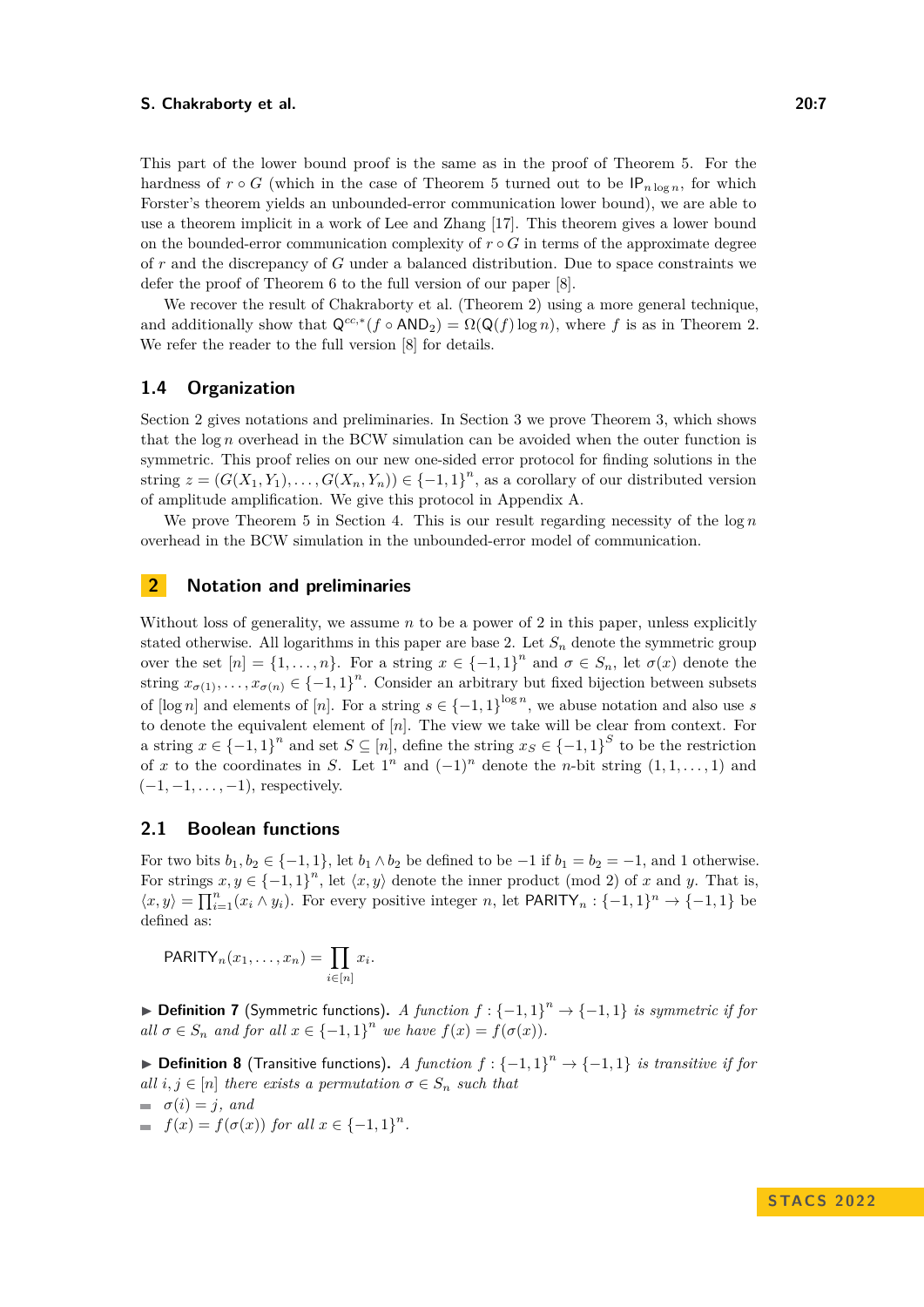▶ **Definition 9** (Approximate degree)**.** *For every ε* ≥ 0*, the ε-approximate degree of a function*  $f: \{-1,1\}^n \to \{-1,1\}$  *is defined to be the minimum degree of a real polynomial*  $p: {-1, 1}^n \to \mathbb{R}$  *that uniformly approximates*  $f$  *to error*  $\varepsilon$ *. That is,* 

 $\widetilde{\deg}_{\varepsilon}(f) = \min \left\{ \deg(p) : |p(x) - f(x)| \le \varepsilon \text{ for all } x \in \{-1, 1\}^n \right\}.$ 

*Unless specified otherwise, we drop*  $\varepsilon$  *from the subscript and assume*  $\varepsilon = 1/3$ *.* 

We assume familiarity with quantum computing [\[19\]](#page-17-5), and use  $Q_{\varepsilon}(f)$  to denote the  $\varepsilon$ -error query complexity of *f*. Unless specified otherwise, we drop  $\varepsilon$  from the subscript and assume  $\varepsilon = 1/3$ .

▶ **Theorem 10** ([\[4\]](#page-16-11)). Let  $f: \{-1, 1\}^n \to \{-1, 1\}$  be a function. Then  $Q(f) \ge \widetilde{\deg}(f)/2$ .

# **2.2 Communication complexity**

We assume familiarity with communication complexity [\[16\]](#page-16-0).

▶ **Definition 11** (Two-party function). We call a function  $G: \{-1,1\}^j \times \{-1,1\}^k \rightarrow \{-1,1\}$ *a* two-party function *to indicate that it corresponds to a communication problem in which Alice is given input*  $x \in \{-1, 1\}^j$ , Bob is given input  $y \in \{-1, 1\}^k$ , and their task is to *compute*  $G(x, y)$ *.* 

▶ Remark 12. Throughout this paper, we use uppercase letters to denote two-party functions, and lowercase letters to denote functions which are not two-party functions.

▶ **Definition 13** (Composition with two-party functions). Let  $f : \{-1,1\}^n \rightarrow \{-1,1\}$  be *a function and let*  $G: \{-1,1\}^j \times \{-1,1\}^k \rightarrow \{-1,1\}$  *be a two-party function. Then*  $F = f \circ G : \{-1,1\}^{nj} \times \{-1,1\}^{nk} \rightarrow \{-1,1\}$  denotes the two-party function corresponding *to the communication problem in which Alice is given input*  $X = (X_1, \ldots, X_n) \in \{-1, 1\}^{nj}$ , *Bob is given*  $Y = (Y_1, \ldots, Y_n) \in \{-1, 1\}^{nk}$ , and their task is compute  $F(X, Y) =$  $f(G(X_1, Y_1), \ldots, G(X_n, Y_n)).$ 

 $\triangleright$  **Definition 14** (Inner Product function). For every positive integer *n*, define the function IP<sub>n</sub>:  ${-1, 1}^n \times {-1, 1}^n \to {-1, 1}$  *by*  $\mathsf{IP}_n(x, y) = \langle x, y \rangle$ *. In other words,*  $\mathsf{IP}_n = \mathsf{PARITY}_n \circ \mathsf{AND}_2$ *.* 

<span id="page-7-2"></span>▶ **Observation 15.** *For all positive integers*  $k, t$ , PARITY<sub> $k$ </sub>  $\circ$  IP<sub>t</sub> = IP<sub>kt</sub>*.* 

We also assume familiarity with quantum communication complexity [\[23\]](#page-17-6). We use  $\mathsf{Q}^{cc}_{\varepsilon}(G)$ and  $Q_{\varepsilon}^{cc,*}(G)$  to represent the  $\varepsilon$ -error quantum communication complexity of a two-party function *G* in the models without and with unlimited shared entanglement, respectively. Unless specified otherwise, we drop  $\varepsilon$  from the subscript and assume  $\varepsilon = 1/3$ .

<span id="page-7-1"></span> $\triangleright$  **Definition 16** (Balanced probability distribution). We call a probability distribution  $\mu$ : {-1*,* 1}<sup>n</sup> → ℝ *balanced w.r.t. a function*  $f: {-1, 1}$ <sup>n</sup> → {-1*,* 1} *if*  $\sum_{x \in {-1, 1}^n} f(x) \mu(x) = 0$ .

<span id="page-7-0"></span>▶ **Definition 17** (Discrepancy). Let  $G: \{-1,1\}^j \times \{-1,1\}^k \rightarrow \{-1,1\}$  be a function and  $\lambda$ *be a distribution on*  ${-1, 1}^j \times {-1, 1}^k$ . For every  $S \subseteq {-1, 1}^j$  and  $T \subseteq {-1, 1}^k$ , define

$$
\operatorname{disc}_{\lambda}(S \times T, G) = \left| \sum_{x, y \in S \times T} G(x, y) \lambda(x, y) \right|.
$$

*The discrepancy of*  $G$  *under the distribution*  $\lambda$  *is defined to be* 

$$
disc_{\lambda}(G) = \max_{S \subseteq \{-1,1\}^j, T \subseteq \{-1,1\}^k} \text{disc}_{\lambda}(S \times T, G),
$$

*and the discrepancy of f is defined to be* disc(*G*) = min<sub> $\lambda$ </sub> disc<sub> $\lambda$ </sub>(*G*)*.*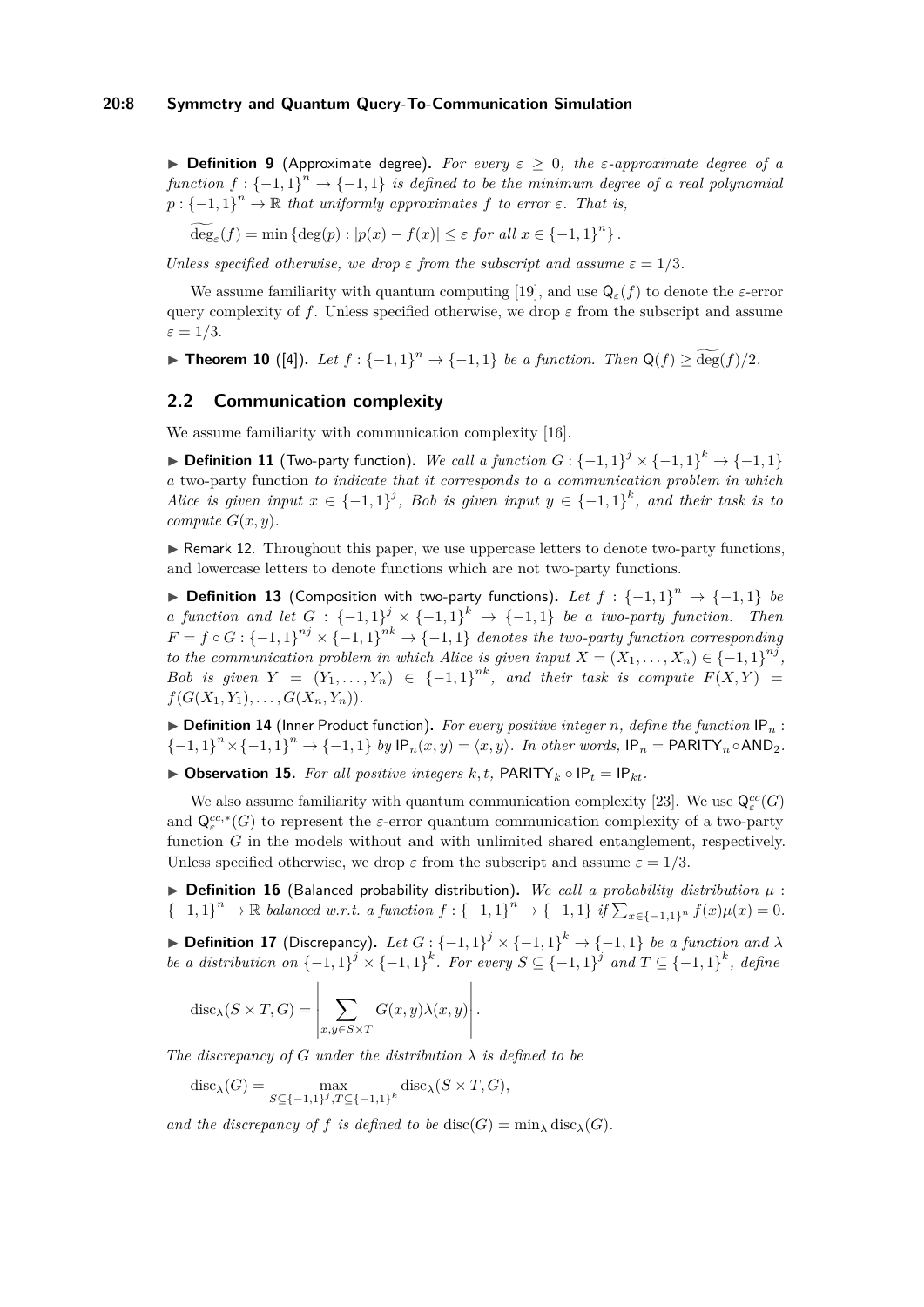## <span id="page-8-2"></span>**2.3 Additional concepts from quantum computing**

The Bernstein-Vazirani algorithm [\[5\]](#page-16-12) is a quantum query algorithm that takes an *n*-bit string as input and outputs a  $(\log n)$ -bit string. The algorithm has the following properties:

- $\blacksquare$  the algorithm makes one quantum query to the input and
- if the input  $x \in \{-1,1\}^n$  satisfies  $x \in \pm H(s)$  for some  $s \in \{-1,1\}^{\log n}$ , then the algorithm  $\overline{a}$ returns *s* with probability 1.

Consider a symmetric Boolean function  $f: \{-1, 1\}^n \to \{-1, 1\}$ . Define the quantity

 $\Gamma(f) = \min\{|2k - n + 1| : f(x) \neq f(y) \text{ if } |x| = k \text{ and } |y| = k + 1\}$ 

from [\[20\]](#page-17-7). One can think of  $\Gamma(f)$  as essentially the length of the interval of Hamming weights around *n/*2 where *f* is constant (for example, for the majority and parity functions this would be 1, and for  $OR_n$  this would be  $n-1$ ).

<span id="page-8-3"></span>▶ **Theorem 18** ([\[4,](#page-16-11) Theorem 4.10]). For every symmetric function  $f: \{-1, 1\}^n \rightarrow \{-1, 1\}$ , *we have*  $Q(f) = \Theta(\sqrt{(n - \Gamma(f))n}).$ 

The upper bound follows from a quantum algorithm that exactly counts the Hamming weight |*x*| of the input if  $|x| \le t$  or  $|x| \ge n - t$  for  $t = \lfloor (n - \Gamma(f))/2 \rfloor$ , and that otherwise learns  $|x|$ is in the interval  $[t+1, n-t-1]$  (which is an interval around  $n/2$  where  $f(x)$  is constant). By the definition of  $\Gamma(f)$ , this information about |*x*| suffices to compute  $f(x)$ . In Section [3](#page-9-0) we use this observation to give an efficient quantum communication protocol for a two-party function  $f \circ G$ .

We will need a unitary protocol that allows Alice and Bob to implement an approximate reflection about the *n*-dimensional maximally entangled state

$$
|\psi\rangle = \frac{1}{\sqrt{n}} \sum_{i \in \{0,1\}^{\log n}} |i\rangle |i\rangle.
$$

Ideally, such a reflection would map  $|\psi\rangle$  to itself, and put a minus sign in front of all states orthogonal to  $|\psi\rangle$ . Doing this perfectly would requires  $O(\log n)$  qubits of communication. Fortunately we can derive a cheaper protocol from a test that Aharonov et al. [\[2,](#page-16-7) Theorem 1] designed, which uses  $O(\log(1/\varepsilon))$  qubits of communication and checks whether a given bipartite state equals  $|\psi\rangle$ , with one-sided error probability  $\varepsilon$ . By the usual trick of running this protocol, applying a *Z*-gate to the answer qubit, and then reversing the protocol, we can implement the desired reflection approximately.<sup>[2](#page-8-0)</sup> A bit more precisely:

<span id="page-8-4"></span>▶ **Theorem 19.** Let  $R_{\psi} = 2|\psi\rangle\langle\psi| - I$  be the reflection about the maximally entangled *state shared between Alice and Bob. There exists a protocol that uses*  $O(\log(1/\varepsilon))$  *qubits of* communication and that implements a unitary  $R^{\varepsilon}_{\psi}$  such that  $\left\|R^{\varepsilon}_{\psi}-R_{\psi}\right\| \leq \varepsilon$  and  $R^{\varepsilon}_{\psi}|\psi\rangle = |\psi\rangle$ .

We use  $\mathsf{UPP}^{cc}(F)$  to denote unbounded-error quantum communication complexity of two-party function *F*. It is folklore (see for example [\[15\]](#page-16-13)) that the unbounded-error quantum communication complexity[3](#page-8-1) of *F* equals its classical counterpart up to a factor of at most 2

<span id="page-8-0"></span>Possibly with some auxiliary qubits on Alice and Bob's side which start in  $|0\rangle$  and end in  $|0\rangle$ , except in a part of the final state that has norm at most *ε*.

<span id="page-8-1"></span><sup>3</sup> The unbounded-error model does not allow shared randomness or prior shared entanglement (which yields shared randomness by measuring) between Alice and Bob, since any two-party function *F* would have constant communication complexity in that setting.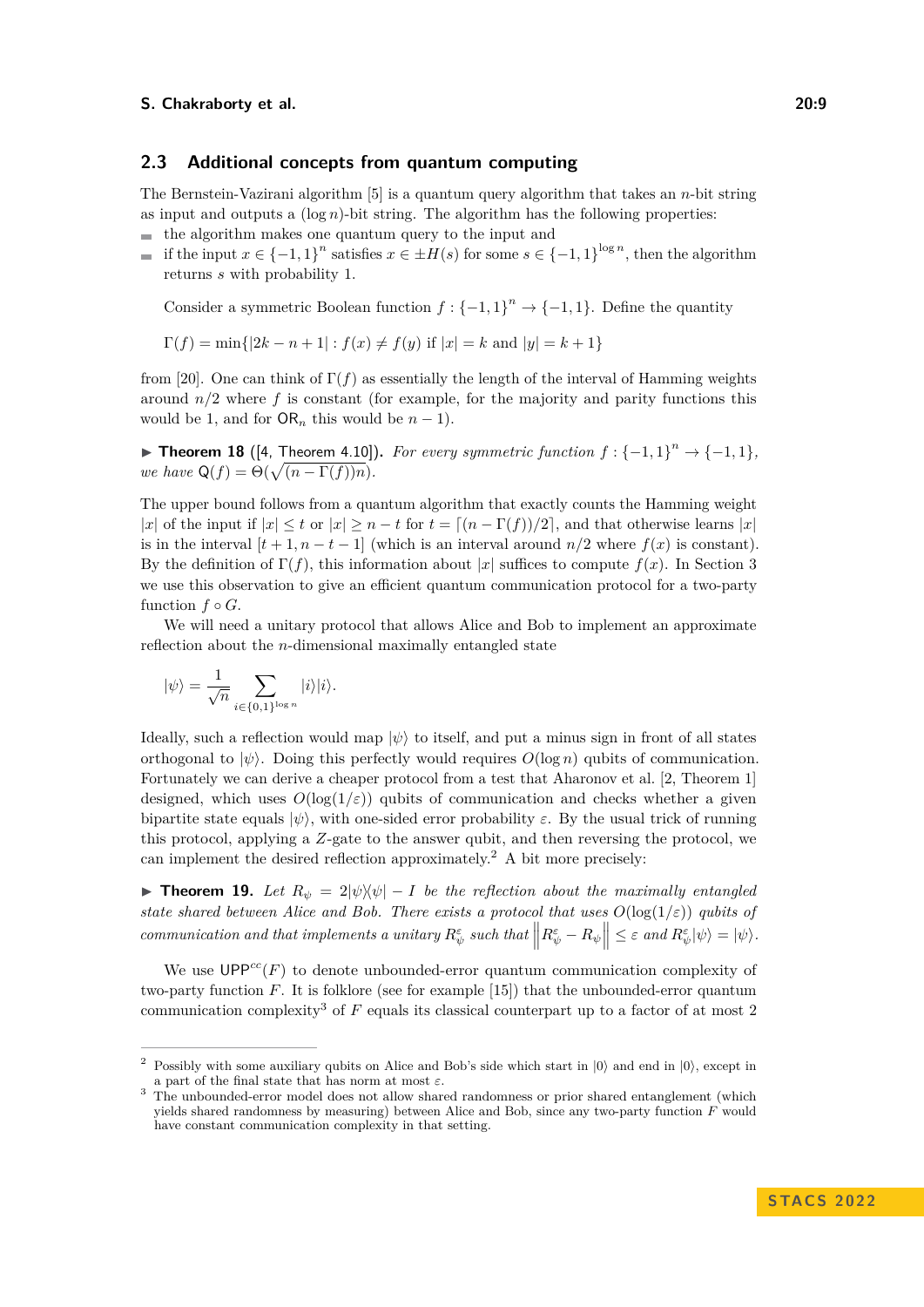### **20:10 Symmetry and Quantum Query-To-Communication Simulation**

so it does not really matter much whether we use  $\mathsf{UPP}^{cc}$  for classical unbounded-error communication complexity (as it is commonly used) or for quantum unbounded-error complexity. Crucially, for both the complexity of  $IP_n$  is linear in *n*:

<span id="page-9-2"></span>▶ **Theorem 20** ([\[10\]](#page-16-9)). Let *n* be a positive integer. Then  $\text{UPP}^{cc}(\text{IP}_n) = \Omega(n)$ .

# <span id="page-9-0"></span>**3 No log-factor needed for symmetric functions**

We present a version of quantum amplitude amplification that still works if the reflections involved are not perfectly implemented. In particular, the usual reflection about the uniform superposition will be replaced in the communication setting by an imperfect reflection about the *n*-dimensional maximally entangled state, based on the communication-efficient protocol of Aharonov et al. [\[2,](#page-16-7) Theorem 1] for testing whether Alice and Bob share that state. This allows us to avoid the log *n* factor that would be incurred if we instead used a BCW-style distributed implementation of standard amplitude amplification, with  $O(\log n)$  qubits of communication to implement each query. Our main technical contribution for proving Theorem [3](#page-2-2) is the following general theorem, which allows us to search among a sequence of two-party instances  $(X_1, Y_1), \ldots, (X_n, Y_n)$  for an index  $i \in [n]$  where  $G(X_i, Y_i) = -1$ , for any two-party function *G*.

<span id="page-9-1"></span>▶ **Theorem 21.** Let  $G$  :  $\{-1,1\}^j$  ×  $\{-1,1\}^k$  →  $\{-1,1\}$  be a two-party function,  $X = (X_1, \ldots, X_n) \in \{-1, 1\}^{nj}$  and  $Y = (Y_1, \ldots, Y_n) \in \{-1, 1\}^{nk}$ *. Define*  $z =$  $(G(X_1, Y_1), \ldots, G(X_n, Y_n)) \in \{-1, 1\}^n$ . Assume Alice and Bob start with  $\lceil \log n \rceil$  shared *EPR-pairs.*

- *There exists a quantum protocol using*  $O(\sqrt{n} \mathsf{Q}_{E}^{cc}(G))$  *qubits of communication that finds (with success probability* ≥ 0*.*99*) an i* ∈ [*n*] *such that z<sup>i</sup>* = −1 *if such an i exists, and says "no" with probability 1 if no such i exists.*
- *If the number of* −1*s in z is within a factor of 2 from a known integer t, then the communication can be reduced to*  $O(\sqrt{n/t} \mathsf{Q}_{E}^{cc}(G))$  *qubits.*

We prove Theorem [21](#page-9-1) in Appendix [A.](#page-17-4) Consider a symmetric Boolean function *f* :  ${-1, 1}^n \rightarrow {-1, 1}$ . As we explained in Section [2.3,](#page-8-2) there is an integer  $t = \lfloor (n - \Gamma(f))/2 \rfloor$ such that we can compute *f* if we learn the Hamming weight  $|z|$  of the input  $z \in \{-1,1\}^n$ or learn that  $|z| \in [t+1, n-t-1]$ . The bounded-error quantum query complexity is or learn that  $|z| \in [t+1, n-t-1]$ . The bounded-error quantum query con<br> $Q(f) = \Theta(\sqrt{tn})$  (Theorem [18\)](#page-8-3). We now prove Theorem [3](#page-2-2) assuming Theorem [21.](#page-9-1)

For a given two-party function  $G: \{-1,1\}^j \times \{-1,1\}^k \to \{-1,1\}$ , we have an induced two- $\text{party function } F: \{-1, 1\}^{nj} \times \{-1, 1\}^{nk} \to \{-1, 1\} \text{ defined as } F(X_1, \ldots, X_n, Y_1, \ldots, Y_n) =$ *f*( $G(X_1, Y_1), \ldots, G(X_n, Y_n)$ ). Define

 $z = (G(X_1, Y_1), \ldots, G(X_n, Y_n)) \in \{-1, 1\}^n$ .

Then  $F(X, Y) = f(z)$  only depends on the number of  $-1s$  in *z*. The following theorem allows us to count this number using  $O(Q(f) Q_E^{cc}(G))$  qubits of communication.

▶ **Theorem 22.** *For every t between* 1 *and*  $n/2$ *, there exists a quantum protocol that starts from*  $O(t \log n)$  *EPR-pairs, communicates*  $O(\sqrt{tn} \mathsf{Q}_{E}^{cc}(G))$  *qubits, and tells us* |*z*| *or tells us that*  $|z| > t$ *, with error probability*  $\leq 1/8$ *.* 

**Proof.** Abbreviate  $q = \mathbb{Q}_E^{cc}(G)$ . Our protocol has two parts: the first filters out the case  $|z| \geq 2t$ , while the second finds all solutions if  $|z| < 2t$ .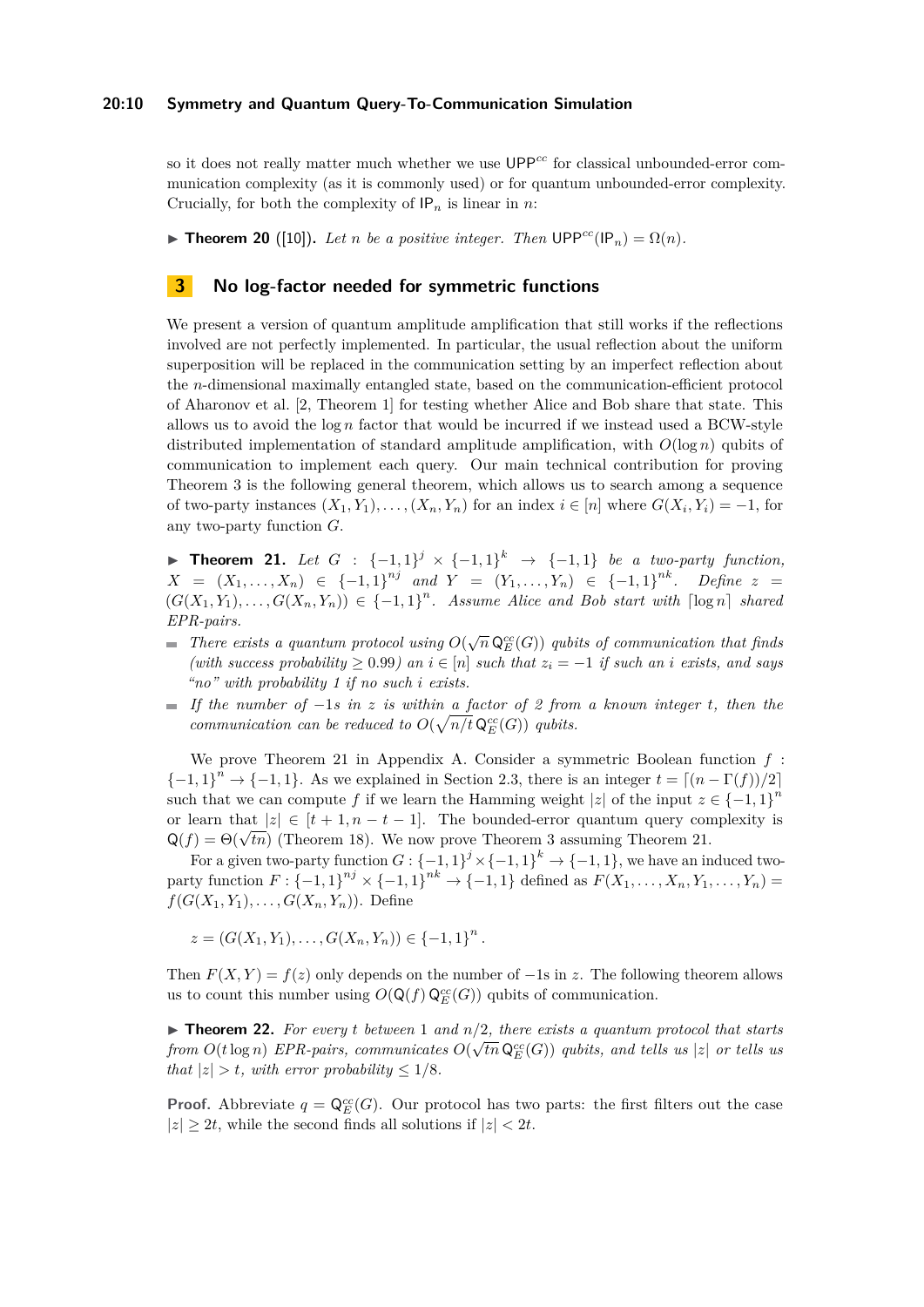**Part 1.** First Alice and Bob decide between the case (1)  $|z| \geq 2t$  and (2)  $|z| \leq t$  (even though  $|z|$  might also lie in  $\{t + 1, \ldots, 2t - 1\}$ ) using  $O(\sqrt{nq})$  qubits of communication, as follows. They use shared randomness to choose a uniformly random subset  $S \subseteq [n]$  of  $\lceil n/(2t) \rceil$  elements. Let *E* be the event that  $z_i = −1$  for at least one  $i \in S$ . By standard calculations there exist  $p_1, p_2 \in [0, 1]$  with  $p_1 = p_2 + \Omega(1)$  such that  $Pr[E] \geq p_1$  in case (1) and  $Pr[E] \leq p_2$  in case (2). Alice and Bob use the distributed-search protocol from the first bullet of Theorem [21](#page-9-1) to decide *E*, with  $O(\sqrt{|S|}q) = O(\sqrt{n}q)$  qubits of communication (plus a negligible  $O(\log n)$  EPR-pairs) and error probability much smaller than  $p_1 - p_2$ . By repeating this a sufficiently large constant number of times and seeing whether the fraction of successes was larger or smaller than  $(p_1 + p_2)/2$ , they can distinguish between cases (1) and (2) with success probability  $\geq 15/16$ . If they conclude they're in case (1) then they output " $|z| > t$ " and otherwise they proceed to the second part of the protocol.

Note that if  $|z| \in \{t+1, \ldots, 2t-1\}$  (the "grey zone" in between cases (1) and (2)), then we can't give high-probability guarantees for one output or the other, but concluding (1) leads to the correct output " $|z| > t$ " in this case, while concluding (2) means the protocol proceeds to Part 2. So either course of action is fine if  $|z| \in \{t+1, \ldots, 2t-1\}$ .

By Newman's theorem [\[18\]](#page-17-8) the shared randomness used for choosing *S* can be replaced by *O*(log *n*) bits of private randomness on Alice's part, which she can send to Bob in her first message, so Part 1 communicates  $O(\sqrt{n}q)$  qubits in total.

**Part 2.** We condition on Part 1 successfully filtering out case (1), so from now on assume  $|z| < 2t$ . Our goal in this second part of the protocol is to find all indices *i* such that  $z_i = -1$  (we call such *i* "solutions"), with probability  $\geq 15/16$ , using  $O(\sqrt{tn q})$  qubits of communication. This will imply that the overall protocol is correct with probability  $1 - 1/16 - 1/16 = 7/8$ , and uses  $O(\sqrt{tn q})$  qubits of communication in total. For an integer  $k \geq 1$ , consider the following protocol  $P_k$ .

**Algorithm 1** Protocol *Pk*.

**Input:** An integer  $k \geq 1$ 

**repeat**

- **1.** Run the protocol from the last bullet of Theorem [21](#page-9-1) with  $t = 2^{k-1}$ . (suppressing some constant factors, assume for simplicity that this uses  $\sqrt{n/2^k} q$  qubits of communication,  $\log n$  shared EPR-pairs at the start, and has probability  $\geq 1/100$  to find a solution if the actual number of solutions is in  $[t/2, 2t]$ ).
- **2.** Alice measures and gets outcome  $i \in [n]$  and Bob measures and gets outcome  $j \in [n]$ , respectively.
- **3.** Alice sends *i* to Bob, Bob sends *j* to Alice.
- **4.** If  $i = j$  then they verify that  $G(X_i, Y_i) = -1$  by one run of the protocol for *G*, and if so then they replace  $X_i, Y_i$  by some pre-agreed inputs  $X'_i, Y'_i$ ,

respectively, such that  $G(X'_{i}, Y'_{i}) = 1$  (this reduces the number of  $-1$ s in *z* by 1) **until**  $200\sqrt{2^k n} q$  qubits have been sent;

<span id="page-10-0"></span> $\triangleright$  Claim 23. Suppose  $|z| \in [2^{k-1}, 2^k)$ . Then protocol  $P_k$  uses  $O(n)$ √  $(2<sup>k</sup>n q)$  qubits of communication, assumes  $O(2^k \log n)$  EPR-pairs at the start of the protocol, and finds at least  $|z| - 2^{k-1} + 1$  solutions, except with probability  $\leq 1/2$ .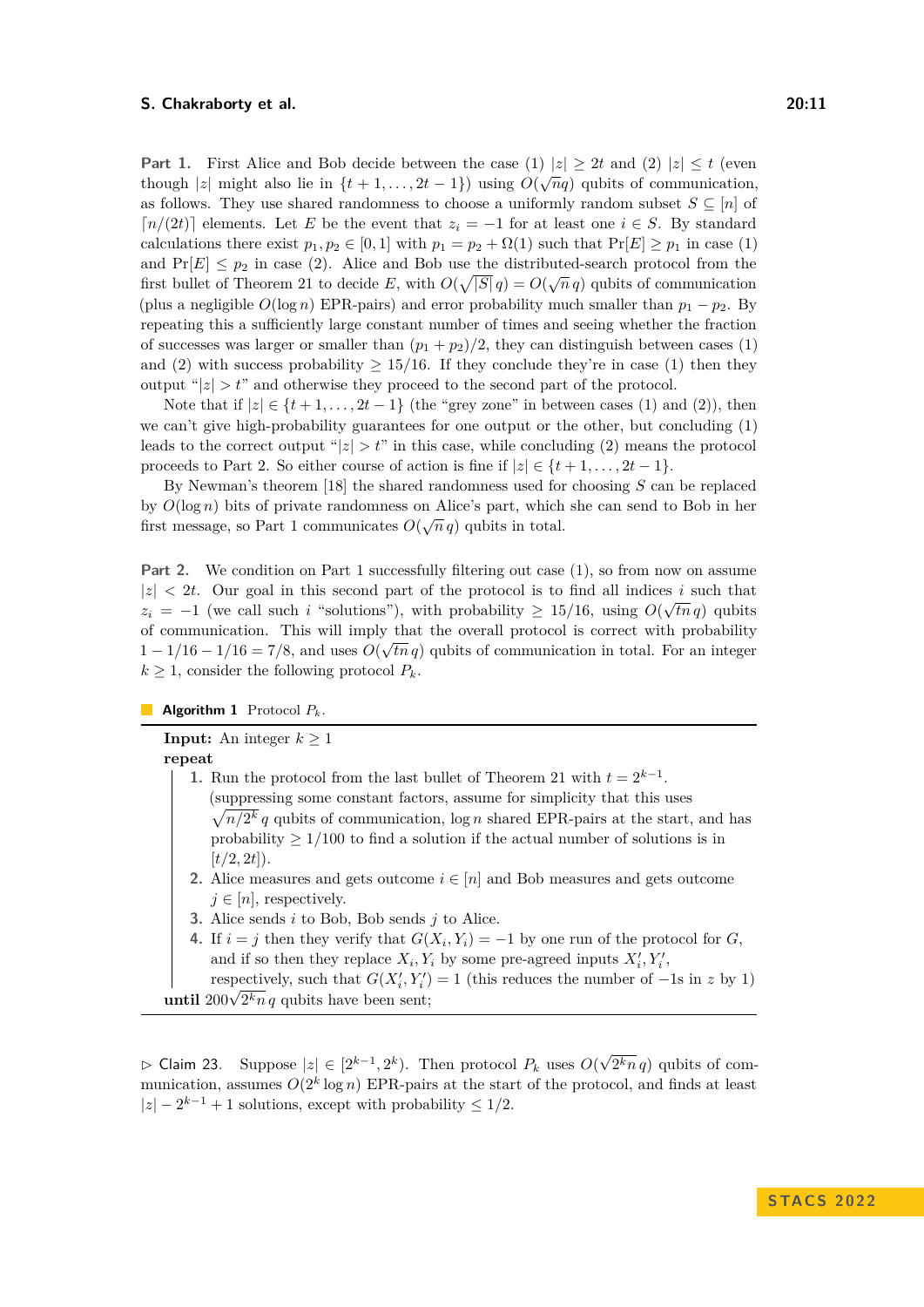## **20:12 Symmetry and Quantum Query-To-Communication Simulation**

Proof. The upper bound on the communication is obvious from the stopping criterion of *Pk*.

As long as the remaining number of solutions is  $\geq 2^{k-1}$ , each run of the protocol has probability ≥ 1*/*100 to find another solution. Hence the expected number of runs of the protocol of Theorem [21](#page-9-1) to find at least  $|z| - 2^{k-1} + 1$  solutions, is  $\leq 100(|z| - 2^{k-1} + 1)$ . By Markov's inequality, the probability that we haven't yet found  $|z| - 2^{k-1} + 1$  solutions after  $\leq 200(|z|-2^{k-1}+1) \leq 100 \cdot 2^k$  runs, is  $\leq 1/2$ . The communication cost of so many arter  $\leq 200(|z| - 2^{z} + 1) \leq 100 \cdot 2^k$  runs, is  $\leq 1/2$ . The communication cost of so many<br>runs is  $100 \cdot 2^k (\sqrt{n}/2^k q + \log n) \leq 200\sqrt{2^k n} q$  qubits. Hence by the time that the number of qubits of the stopping criterion have been communicated, we have probability  $\geq 1/2$  of having found at least  $|z| - 2^{k-1} + 1$  solutions. The assumed number of EPR-pairs at the start is  $\log n$  per run, so  $O(2^k \log n)$  in total.

Note that if we start with a number of solutions  $|z| \in [2^{k-1}, 2^k)$ , and  $P_k$  succeeds in finding at least  $|z| - 2^{k-1} + 1$  new solutions, then afterwards we have  $\langle 2^{k-1} \rangle$  solutions left. The following protocol runs these  $P_k$  in sequence, pushing down the remaining number of solutions to 0.

**Algorithm 2** Protocol *P*.

**for**  $k = \lfloor \log_2(2t) \rfloor$  downto 1 **do 1.** Run  $P_k$  a total of  $r_k = \lfloor \log_2(2t) \rfloor - k + 5$  times (replacing all  $-1$ s found by  $+1s$  in z). **2.** Output the total number of solutions found. **end**

 $\triangleright$  Claim 24. If  $|z| < 2t$  then protocol  $\mathcal P$  uses  $O(\sqrt{2t})$ *tn q*) qubits of communication, assumes  $O(t \log n)$  EPR-pairs at the start of the protocol, and outputs |*z*|, except with probability  $\leq 1/16$ .

Proof. First, by Claim [23,](#page-10-0) the total number of qubits communicated is

$$
\sum_{k=1}^{\lceil \log_2(2t) \rceil} r_k \cdot O(\sqrt{2^k n} q) = O(\sqrt{tn} q) \cdot \sum_{\ell=0}^{\lceil \log_2(2t) \rceil - 1} (\ell + 5) / \sqrt{2^{\ell}} = O(\sqrt{tn} q),
$$

where we used a variable substitution  $k = \lfloor \log_2(2t) \rfloor - \ell$ . Second, the number of EPR-pairs we're starting from is

$$
\sum_{k=1}^{\lceil \log_2(2t) \rceil} r_k \cdot O(2^k \log n) = O(t \log n) \cdot \sum_{\ell=0}^{\lceil \log_2(2t) \rceil - 1} (\ell + 5)/2^{\ell} = O(t \log n).
$$

Third, by Claim [23](#page-10-0) and the fact that we are performing  $r_k$  repetitions of  $P_k$ , if the *k*th round of P starts with a remaining number of solutions that is in the interval  $[2^{k-1}, 2^k)$  then that round ends with  $\langle 2^{k-1} \rangle$  remaining solutions, except with probability at most  $1/2^{r_k}$ . By the union bound, the probability that any one of the  $\lceil \log_2(2t) \rceil$  rounds does not succeed at this, is at most

$$
\sum_{k=1}^{\lceil \log_2(2t) \rceil} \frac{1}{2^{r_k}} = \sum_{\ell=0}^{\lceil \log_2(2t) \rceil -1} \frac{1}{2^{\ell+5}} \leq \frac{1}{16}.
$$

Since  $2^{\lceil \log_2(2t) \rceil} \geq 2t$  and we start with  $|z| < 2t$ , if each round succeeds, then by the end of  $P$  there are no remaining solutions left. Thus, the protocol  $P$  finds all solutions and learns  $|z|$  with probability at least  $15/16$ .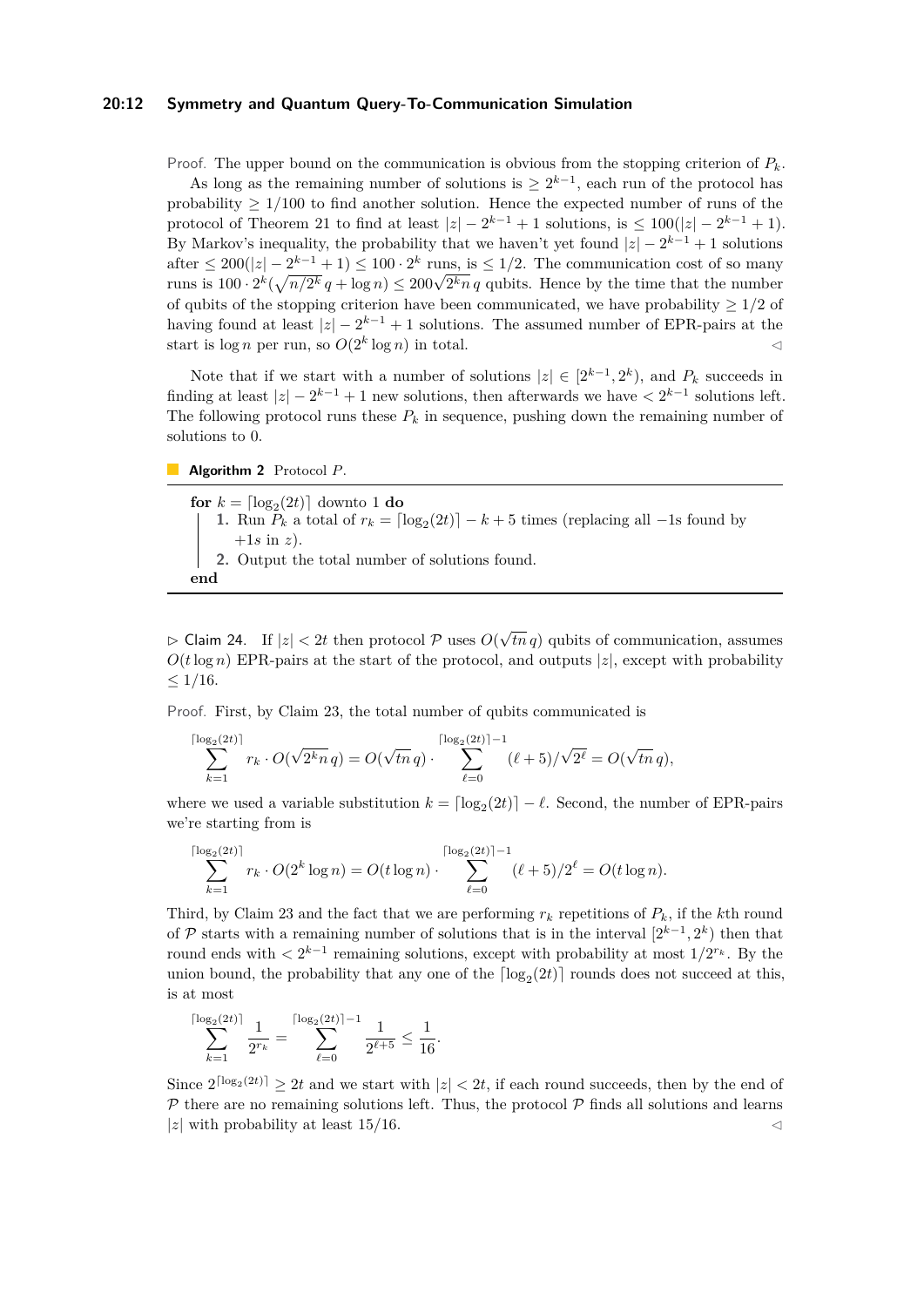Part 1 and Part 2 each have error probability ≤ 1*/*16, so by the union bound the protocol succeeds except with probability  $1/8$ . If  $|z| \geq 2t$  then Part 1 outputs the correct answer  $||z| > t$ ; if  $|z| < t$  then all solutions (and hence |*z*|) are found by Part 2; and if  $|z| \in$  ${t+1,\ldots,2t-1}$  then either Part 1 already outputs the correct answer " $|z| > t$ " or the protocol proceeds to Part 2 which then finds all solutions.

We can use the above theorem twice: once to count the number of  $-1$ s in  $z$  (up to *t*) and once to count the number of 1s in *z* (up to *t*). This uses  $O(\sqrt{tn} \mathsf{Q}_{E}^{cc}(G)) = O(\mathsf{Q}(f) \mathsf{Q}_{E}^{cc}(G))$ qubits of communication, assumes  $O(t \log n)$  shared EPR-pairs at the start of the protocol, and gives us enough information about  $|z|$  to compute  $f(z) = F(X, Y)$ . This concludes the proof of Theorem [3](#page-2-2) from the introduction, restated below.

▶ **Theorem 25** (Restatement of Theorem [3\)](#page-2-2)**.** *For every symmetric Boolean function f* : {-1*,* 1}<sup>*n*</sup> → {-1*,* 1} *and two-party function*  $G: \{-1,1\}^j \times \{-1,1\}^k \rightarrow \{0,1\}$ *, we have*  $Q^{cc,*}(f \circ G) = O(Q(f)Q_E^{cc}(G)).$ 

If  $\mathsf{Q}(f) = \Theta(\sqrt{tn})$ , then our protocol in the proof of Theorem [3](#page-2-2) assumes a shared state of  $O(t \log n)$  EPR-pairs at the start. We remark that for the special case where  $G = AND_2$ . our upper bound matches the lower bound proved by Razborov [\[22\]](#page-17-9), except for symmetric functions *f* where the first switch of function value happens at Hamming weights very close to *n*. In particular, if  $f = AND_n$  and  $G = AND_2$ , then  $Q^{cc}(f \circ G) = 1$  but  $Q(f) = \Theta(\sqrt{n})$ .

# <span id="page-12-1"></span>**4 Necessity of the log-factor overhead in the BCW simulation**

In this section we prove Theorem [5.](#page-2-3) We exhibit a function  $f: \{-1,1\}^{2n^2} \to \{-1,1\}$  for which  $Q(f) = O(n)$  and  $UPP(f \circ \Box) = \Omega(n \log n)$  for  $\Box \in \{\text{AND}_2, \text{XOR}_2\}.$ 

The proofs of Theorem [5](#page-2-3) and Theorem [6](#page-5-0) each involve proving a query complexity upper bound and a communication complexity lower bound. The proofs of the query complexity upper bounds are along similar lines and follow from Theorem [29](#page-13-1) and Corollary [30](#page-14-2) (see Section [4.1\)](#page-12-2). The proofs of the communication complexity lower bounds each involve a reduction from a problem whose communication complexity is easier to analyze (see Lemma [31](#page-14-1) in Section [4.2\)](#page-14-3). We complete the proof of Theorem [5](#page-2-3) in Section [4.2.1.](#page-14-4) See the full version of our paper [\[8\]](#page-16-10) for a proof of Theorem [6.](#page-5-0)

## <span id="page-12-2"></span>**4.1 Quantum query complexity upper bound**

For total functions  $f, g$ , let  $f \circ g$  denote the standard composition of the functions  $f$  and *g*. We also require the following notion of composition of a total function *f* with a partial function *g*.

<span id="page-12-0"></span>▶ **Definition 26** (Composition with partial functions). Let  $f: \{-1,1\}^n \rightarrow \{-1,1\}$  be a total *function and let*  $g : \{-1,1\}^m \to \{-1,1,\star\}$  *be a partial function. Let*  $f \circ g : \{-1,1\}^{nm} \to$  ${-1, 1}$  *denote the total function that is defined as follows on input*  $(X_1, \ldots, X_n) \in {-1, 1}^{nm}$ , *where*  $X_i \in \{-1, 1\}^m$  *for all*  $i \in [n]$ *.* 

$$
f \tilde{\circ} g(X_1, \ldots, X_n) = \begin{cases} f(g(X_1), \ldots, g(X_n)) & \text{if } g(X_i) \in \{-1, 1\} \text{ for all } i \in [n], \\ -1 & \text{otherwise.} \end{cases}
$$

That is, we use  $f \, \tilde{\circ} \, g$  to denote the total function that equals  $f \circ g$  on inputs when each copy of *g* outputs a value in  $\{-1, 1\}$ , and equals  $-1$  otherwise.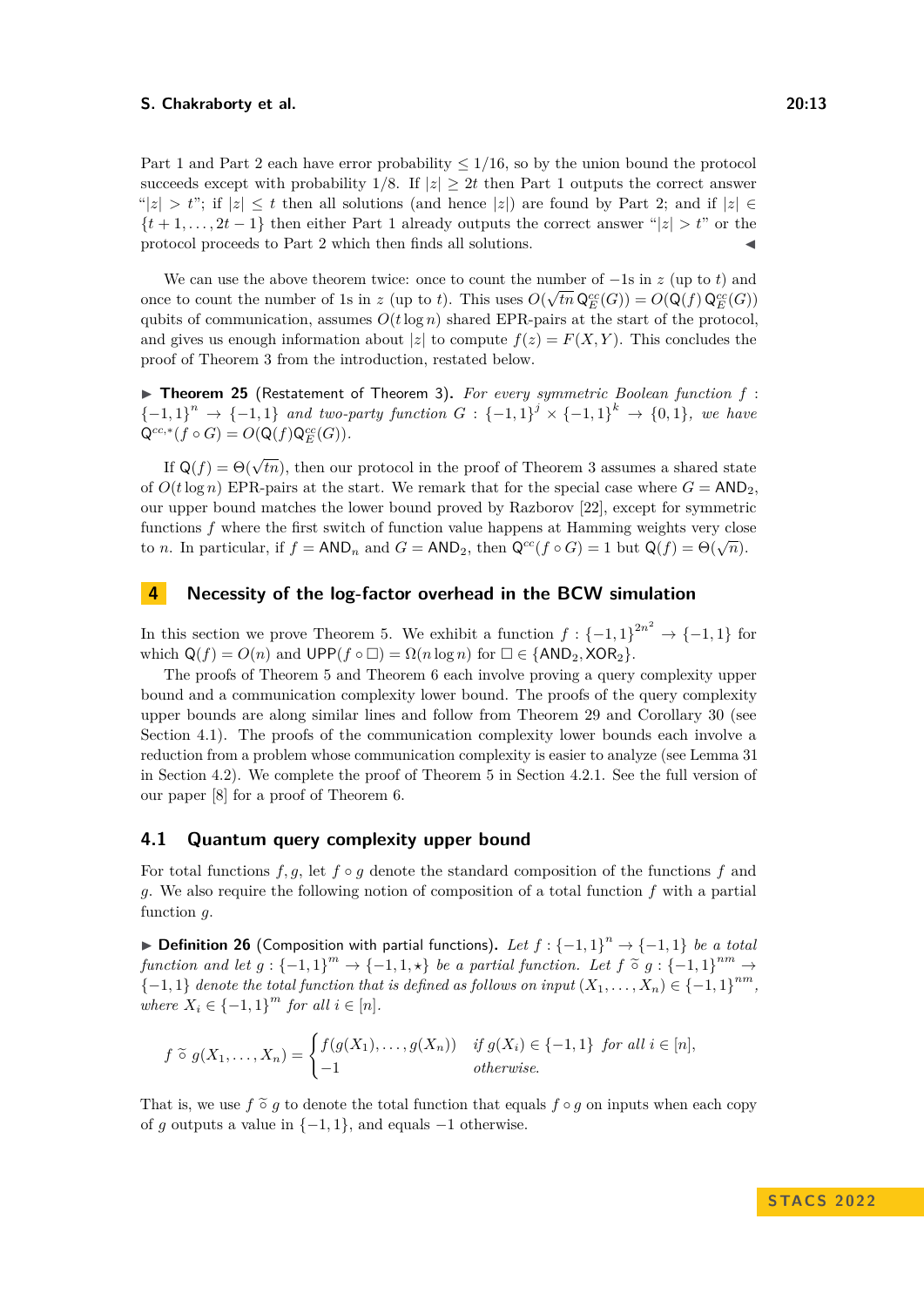#### **20:14 Symmetry and Quantum Query-To-Communication Simulation**

Recall that we index coordinates of *n*-bit strings by integers in [*n*], and also interchangeably by strings in  $\{-1, 1\}^{\log n}$  via the natural correspondence. For  $x \in \{-1, 1\}^n$ , let  $-x \in \{-1, 1\}^n$ be defined as  $(-x)_i = -x_i$  for all  $i \in [n]$ . We use the notation  $\pm x$  to denote the set  $\{x, -x\}$ .

▶ **Definition 27** (Hadamard Codewords). For every positive integer *n* and  $s \in \{-1,1\}^{\log n}$ , let  $H(s) \in \{-1,1\}^n$  be defined as  $(H(s))_t = \prod_{i:s_i=-1} t_i$  for all  $t \in \{-1,1\}^{\log n}$ . If  $x \in$  ${-1, 1}$ <sup>n</sup> is such that  $x = H(s)$  for some  $s \in \{-1, 1\}^{\log n}$ , we say x is a Hadamard codeword *corresponding to s.*

That is, for every  $s \in \{-1,1\}^{\log n}$ , there is an *n*-bit Hadamard codeword corresponding to *s*. This represents the enumeration of all parities of *s*.

We now define how to encode a two-party total function *G* on  $(\log i + \log k)$  input bits to a partial function  $h_G$  on  $(j + k)$  input bits, using Hadamard encoding.

<span id="page-13-0"></span>▶ **Definition 28** (Hadamardization of functions). Let  $j, k \ge 1$  be powers of 2, and *let G* : {−1*,* 1}<sup> $log j$ </sup> × {−1*,* 1}<sup> $log k$ </sup> → {−1*,* 1} *be a function. Define a partial function*  $h_G: \{-1, 1\}^{j+k} \to \{-1, 1, \star\}$  *by* 

$$
h_G(x,y) = \begin{cases} G(s,t) & \text{if } x \in \pm H(s), y \in \pm H(t) \text{ for some } s \in \{-1,1\}^{\log j}, t \in \{-1,1\}^{\log k} \\ \star & \text{otherwise.} \end{cases}
$$

We next prove the following theorem. (See Figure [2](#page-5-1) for a visual description of  $h_G$ .)

<span id="page-13-1"></span>▶ **Theorem 29.** Let  $G: \{-1,1\}^{\log j} \times \{-1,1\}^{\log k} \to \{-1,1\}$  and  $r: \{-1,1\}^n \to \{-1,1\}$ . *Then the quantum query complexity of the function*  $r \tilde{\circ} h_G : \{-1,1\}^{n(j+k)} \to \{-1,1\}$  *is given*  $h_G(\tilde{\circ} h_G) \circ \tilde{G}$  $by \ Q(r \ \tilde{\circ} \ h_G) = O(n + \sqrt{n(j+k)})$ .

**Proof.** Recall from Definition [26](#page-12-0) that the function  $r \tilde{\circ} h_G : \{-1,1\}^{n(j+k)} \to \{-1,1\}$  is defined as  $r \tilde{\circ} h_G((X_1, Y_1), \ldots, (X_n, Y_n)) = r \circ h_G((X_1, Y_1), \ldots, (X_n, Y_n))$  if  $h_G((X_i, Y_i)) \in \{-1, 1\}$ <br>for all  $i \in [n]$  and  $i \in \{-1, 1\}$ for all  $i \in [n]$ , and  $-1$  otherwise.

## **Quantum query algorithm**

View inputs to  $r \tilde{\circ} h_G$  as  $(X_1, Y_1, \ldots, X_n, Y_n)$ , where  $X_i \in \{-1, 1\}^j$  for all  $i \in [n]$  and  $Y \in \{-1, 1\}^k$  for all  $i \in [n]$  and  $Y_i \in \{-1,1\}^k$  for all  $i \in [n]$ . We give a quantum algorithm and its analysis below.

- <span id="page-13-2"></span>**1.** Run 2*n* instances of the Bernstein-Vazirani algorithm: 1 instance on each *X<sup>i</sup>* and 1 instance on each  $Y_i$ , to obtain  $2n$  strings  $x_1, \ldots, x_n, y_1, \ldots, y_n$ , where each  $x_i$  is a  $(\log j)$ -bit string and each  $y_i$  is a (log  $k$ )-bit string.
- <span id="page-13-3"></span>**2.** For each  $X_i$  and  $Y_i$ , query  $(X_i)_{1^{\log j}}$  and  $(Y_i)_{1^{\log k}}$  to obtain bits  $b_i, c_i \in \{-1, 1\}$  for all  $i \in [n]$ .
- <span id="page-13-4"></span>**3.** Run Grover's search [\[11,](#page-16-2) [6\]](#page-16-14) to check equality of the following two  $(nj + nk)$ -bit strings:  $(b_1H(x_1),...,b_nH(x_n),c_1H(y_1),...,c_nH(y_n))$  and  $(X_1,...,X_n,Y_1,...,Y_n)$ .
- **4.** If the step above outputs that the strings are equal, then output *r*( $G(x_1, y_1)$ , . . . ,  $G(x_n, y_n)$ ). Else, output −1.

# **Analysis of the algorithm**

If the input is indeed of the form  $(X_1, Y_1), \ldots, (X_n, Y_n)$  where each  $X_i \in \pm H(x_i)$  and *Y*<sub>*i*</sub> ∈  $±H(y_i)$  for some  $x_i$  ∈ {−1*,* [1](#page-13-2)}<sup> $log j$ </sup> and  $y_i$  ∈ {−1*,* 1}<sup> $log k$ </sup>, then Step 1 outputs the correct strings  $x_1, \ldots, x_n, y_1, \ldots, y_n$  with probability 1 by the properties of the Bernstein-Vazirani algorithm. Step [2](#page-13-3) then implies that  $X_i = b_i H(x_i)$  and  $Y_i = c_i H(y_i)$  for all  $i \in [n]$ .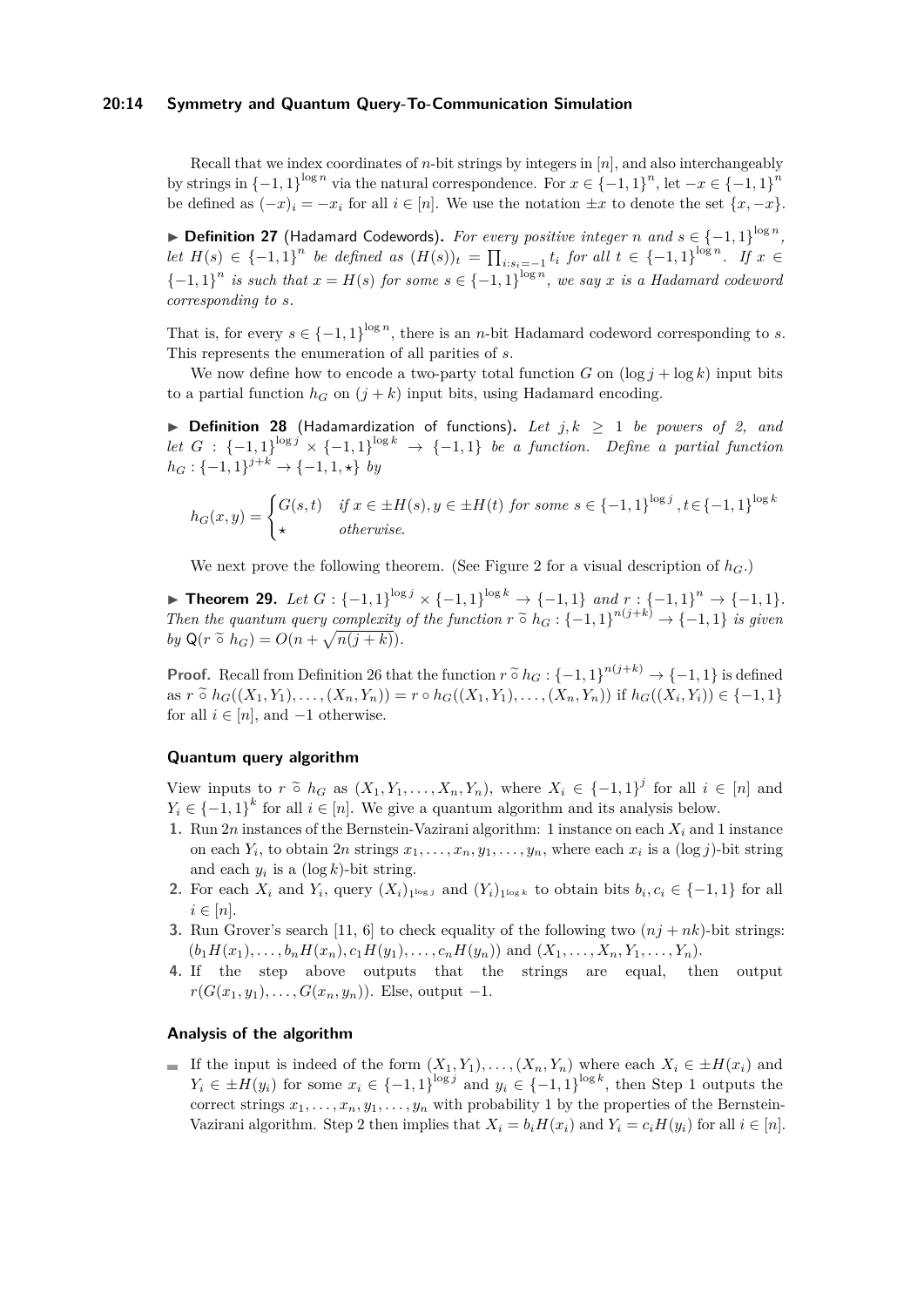Next, Step [3](#page-13-4) outputs that the strings are equal with probability 1 (since the strings whose equality are to be checked are equal). Hence the algorithm is correct with probability 1 in this case, since  $(r \tilde{\circ} h_G)(X_1, Y_1, \ldots, X_n, Y_n) = r(G(x_1, y_1), \ldots, G(x_n, y_n)).$ 

If the input is such that there exists an index  $i \in [n]$  for which  $X_i \notin \pm H(x_i)$  for every  $x_i \in \{-1,1\}^{\log j}$  or  $Y_i \notin \pm H(y_i)$  for every  $y_i \in \{-1,1\}^{\log k}$ , then the two strings for which equality is to be checked in the Step [3](#page-13-4) are not equal. Grover's search catches a discrepancy with probability at least 2*/*3. Hence, the algorithm outputs −1 (as does  $r \tilde{\circ} h_G$ , and is correct with probability at least  $2/3$  in this case.

## **Cost of the algorithm**

Step [1](#page-13-2) accounts for 2*n* quantum queries. Step [2](#page-13-3) accounts for 2*n* quantum queries. Step [3](#page-13-4) accounts for  $O(\sqrt{n(j+k)})$  quantum queries. Thus,  $Q(r \tilde{\circ} h_G) = O(n + \sqrt{n(j+k)})$ .

As a corollary to Theorem [29,](#page-13-1) we obtain the following on instantiating  $j = k = n$  and r as a Boolean function with quantum query complexity  $\Theta(n)$ .

<span id="page-14-2"></span>▶ **Corollary 30.** *Let*  $G: \{-1,1\}^{\log n} \times \{-1,1\}^{\log n} \rightarrow \{-1,1\}$  *be a non-constant function and let*  $r : \{-1,1\}^n \to \{-1,1\}$  *be a total function with*  $Q(r) = \Theta(n)$ *. Then the quantum query complexity of the total function*  $r \tilde{\circ} h_G : \{-1,1\}^{2n^2} \to \{-1,1\}$  *is*  $Q(r \tilde{\circ} h_G) = \Theta(n)$ *.* 

**Proof.** The upper bound  $Q(r \tilde{\circ} h_G) = O(n)$  follows by plugging in parameters in Theorem [29.](#page-13-1)

For the lower bound, we show that  $Q(r \tilde{\circ} h_G) \geq Q(r)$ . Since *G* is non-constant, there exist  $x_1, y_1, x_2, y_2 \in \{-1, 1\}^{\log n}$  such that  $G(x_1, y_1) = -1$  and  $G(x_2, y_2) = 1$ . Let  $X_1 =$  $H(x_1), Y_1 = H(y_1), X_2 = H(x_2)$  and  $X_2 = H(y_2)$ . Consider  $r \propto h_G$  only restricted to inputs where the inputs to each copy of  $h_G$  are either  $(X_1, Y_1)$  or  $(X_2, Y_2)$ . Under this restriction,  $r \tilde{\circ} h_G : \{-1, 1\}^{2n^2} \to \{-1, 1\}$  is the same as  $r : \{-1, 1\}^n \to \{-1, 1\}$ . Thus  $Q(r \tilde{\circ} h_G) > Q(r) = \Omega(n).$ 

## <span id="page-14-3"></span>**4.2 On the tightness of the BCW simulation**

In this section we first state a communication lower bound (under some model) on  $(r \tilde{\circ} h_G) \circ \Box$ in terms of the communication complexity of  $r \circ G$  (in the same model of communication). We state the lemma below (Lemma [31\)](#page-14-1) for the case where the models under consideration are the bounded-error and unbounded-error quantum models, since these are the models of interest to us.

<span id="page-14-1"></span>▶ **Lemma 31.** *Let*  $r : \{-1,1\}^n \rightarrow \{-1,1\}$ ,  $G : \{-1,1\}^{\log j} \times \{-1,1\}^{\log k} \rightarrow \{-1,1\}$ ,  $\square \in \{\text{AND}_2, \text{XOR}_2\}$  and  $CC \in \{\mathsf{Q}^{cc,*}, \text{UPP}^{cc}\}\$ . Then  $CC((r \tilde{\circ} h_G) \circ \square) \ge CC(r \circ G)$ .

The proof of this lemma follows by a simple reduction. We refer the reader to the full version [\[8\]](#page-16-10) for a formal proof.

# <span id="page-14-4"></span>**4.2.1 Proof of Theorem [5](#page-2-3)**

The total function  $f : \{-1, 1\}^{2n^2} \to \{-1, 1\}$  that we use to prove Theorem [5](#page-2-3) is  $f = r \circ h_G$ , where  $r = \text{PARITY}_n$  and  $G = \text{IP}_{\text{log }n}$ . The following claim shows that f is transitive.

<span id="page-14-0"></span> $\rhd$  Claim 32. Let *n* > 0 be a power of 2. Let *r* = PARITY<sub>*n*</sub> : {-1, 1}<sup>*n*</sup> → {-1, 1} and  $G = \mathsf{IP}_{\log n} : \{-1, 1\}^{\log n} \times \{-1, 1\}^{\log n} \to \{-1, 1\}.$  The function  $f = r \circ h_G : \{-1, 1\}^{2n^2} \to \{-1, 1\}$  is transitive.  $\{-1, 1\}$  is transitive.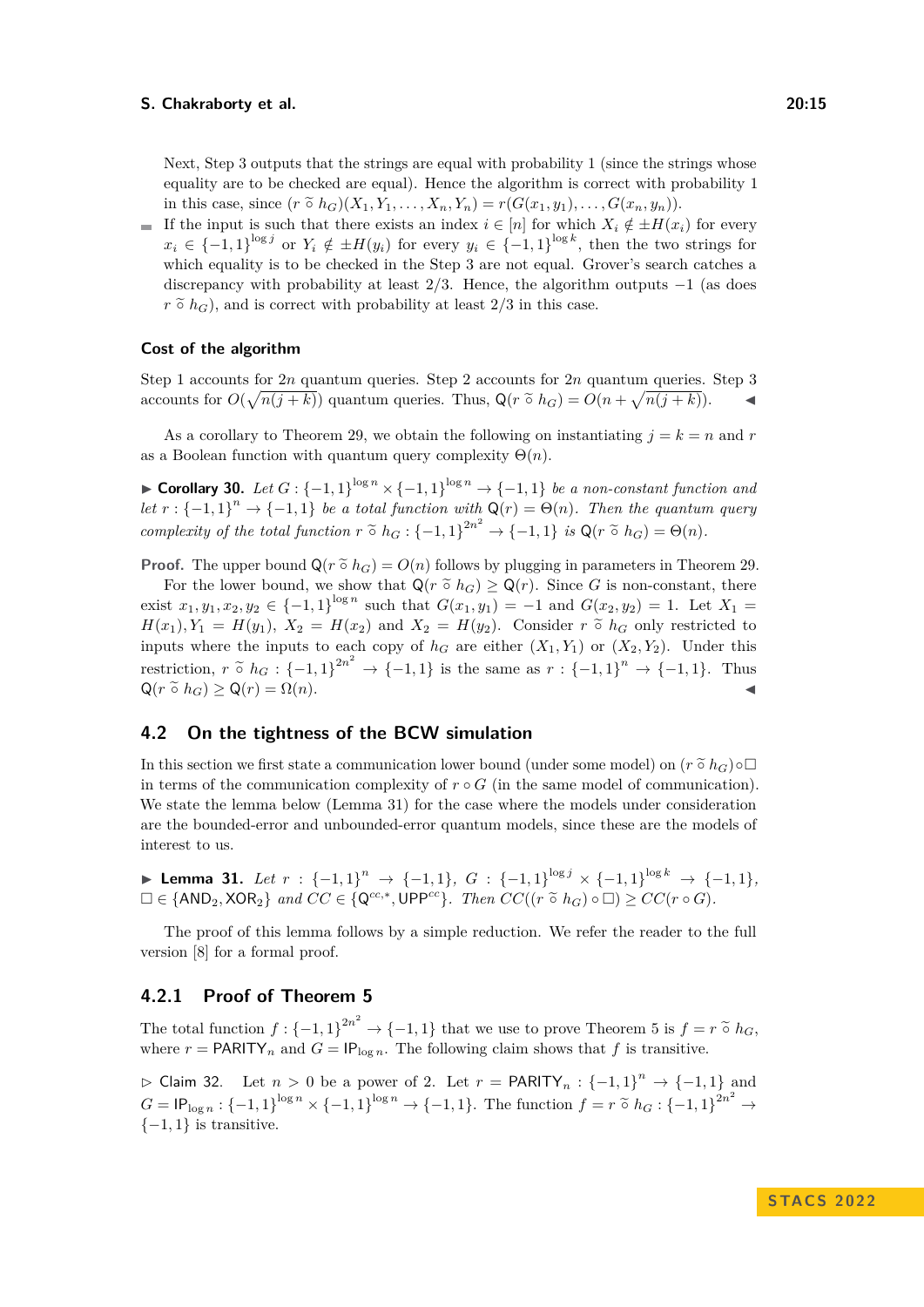#### **20:16 Symmetry and Quantum Query-To-Communication Simulation**

Proof. We first show that  $h_G: \{-1,1\}^{2n} \to \{-1,1\}$  is transitive. We next observe that  $s \circ t$  is transitive when  $f$  and  $f$  is transitive. The theorem than follows since is transitive whenever *s* is symmetric and *t* is transitive. The theorem then follows since PARITY*<sup>n</sup>* is symmetric.

Towards showing transitivity of  $h_G$ , let  $\pi \in S_{2n}$ , and  $(\sigma_\ell, \sigma_\ell) \in S_{2n}$  for  $\ell \in \{-1, 1\}^{\log n}$ be defined as follows. (Here  $\sigma_\ell \in S_n$ ; the first copy acts on the first *n* coordinates, and the second copy acts on the next *n* coordinates.)

$$
\pi(k) = \begin{cases} k+n & k \le n \\ k-n & k > n. \end{cases}
$$

That is, on every string  $(x, y) \in \{-1, 1\}^{2n}$ , the permutation  $\pi$  maps  $(x, y)$  to  $(y, x)$ . For every  $\ell \in \{-1,1\}^{\log n}$ , the permutation  $\sigma_{\ell} \in S_n$  is defined as

<span id="page-15-0"></span>
$$
\sigma_{\ell}(i) = i \oplus \ell,\tag{2}
$$

where  $i \oplus \ell$  denotes the bitwise XOR of the strings *i* and  $\ell$ . That is, for every input  $(x, y) \in \{-1, 1\}^{2n}$  and every  $k \in \{-1, 1\}^{\log n}$ , the input bit  $x_k$  is mapped to  $x_{k \oplus \ell}$  and  $y_k$  is mapped to  $y_{k \oplus \ell}$ .

For every  $(x, y) \in \{-1, 1\}^{2n}$  and  $i, j \in \{-1, 1\}^{\log n}$ , the permutation  $\sigma_{i \oplus j}(x, y)$  swaps  $x_i$ and  $x_j$ , and also swaps  $y_i$  and  $y_j$ . If for  $i, j \in \{-1, 1\}^{\log n}$ , our task was to swap the *i*'th index of the first *n* variables with the *j*'th index of the second *n* variables, then the permutation  $\sigma_{i\oplus j} \circ \pi$  does the job. That is, for every  $(x, y) \in \{-1, 1\}^{2n}$  and  $i, j \in \{-1, 1\}^{\log n}$ , the permutation  $\sigma_{i\oplus j} \circ \pi$  maps  $x_i$  to  $y_j$ . Thus the set of permutations  $\{\pi, \{\sigma_\ell : \ell \in \{-1,1\}^{\log n}\}\}\$ acts transitively on  $S_{2n}$ .

Now we show that for all  $x, y \in \{-1, 1\}^{2n}$  and all  $\ell \in \{-1, 1\}^{\log n}$ , we have  $h_G(\sigma_\ell(x), \sigma_\ell(y)) = h_G(x, y)$ . Fix  $\ell \in \{-1, 1\}^{\log n}$ .

- If  $x \in \pm H(s)$  and  $y \in \pm H(t)$  are Hadamard codewords, then  $x_k = \langle k, s \rangle$  and  $y_k = \langle k, t \rangle$ for all  $k \in \{-1,1\}^{\log n}$ , and  $G(x,y) = \langle s,t \rangle$ . Thus, for every  $k \in \{-1,1\}^{\log n}$  we have  $\sigma_{\ell}(x_k) = x_{k \oplus \ell} = \langle k \oplus \ell, s \rangle = \langle \ell, s \rangle \cdot \langle k, s \rangle$ . Hence  $\sigma_{\ell}(x) \in \pm H(s)$  (since  $\langle \ell, s \rangle$  does not depend on *k*, and takes value either 1 or −1). Similarly,  $\sigma_{\ell}(y) \in \pm H(t)$ . Thus  $h_G(\sigma_\ell(x,y)) = h_G(x,y).$
- $\blacksquare$  If x (y, respectively) is not a Hadamard codeword, then a similar argument shows that for all  $\ell \in [n]$ ,  $\sigma_{\ell}(x)$  ( $\sigma_{\ell}(y)$ , respectively) is also not a Hadamard codeword.

Using the fact that  $\langle s,t\rangle = \langle t,s\rangle$  for every  $s,t \in \{-1,1\}^{\log n}$ , one may verify that  $h_G(\pi(x, y)) = h_G(x, y)$  for all  $x, y \in \{-1, 1\}^{2n}$ .

Along with the observation that **PARITY**<sub>n</sub> is a symmetric function, we have that  $f =$  $r \tilde{\circ} h_G : \{-1,1\}^{2n^2} \to \{-1,1\}$  is transitive under the following permutations:<br> $S$  esting an the inputs of **DAPITY** and

- $S_n$  acting on the inputs of PARITY<sub>n</sub>, and
- The group generated by {*π*} ∪ {(*σℓ, σℓ*) : *ℓ* ∈ [*n*]} acting independently on the inputs of each copy of  $h_G$ , where  $\sigma_\ell$  is as in Equation [\(2\)](#page-15-0).

**Proof of Theorem [5.](#page-2-3)** Let  $n > 0$  be a power of 2. Let  $r = \text{PARITY}_n : \{-1, 1\}^n \to \{-1, 1\}$  and  $G = \mathsf{IP}_{\log n} : \{-1, 1\}^{\log n} \times \{-1, 1\}^{\log n} \to \{-1, 1\}.$  Let  $f = r \circ h_G : \{-1, 1\}^{2n^2} \to \{-1, 1\}.$ By Claim [32,](#page-14-0) *f* is transitive. By Corollary [30](#page-14-2) we have  $Q(f) = \Theta(n)$ . For the communication lower bound we have

$$
UPP^{cc}(f \circ \Box) = UPP^{cc}((r \tilde{\circ} h_G) \circ \Box)
$$
  
\n
$$
\geq UPP^{cc}(PARITY_n \circ IP_{\log n})
$$
 by Lemma 31  
\n
$$
= UPP^{cc}((P_{n \log n})
$$
Observation 15  
\n
$$
= \Omega(n \log n).
$$
 by Theorem 20

◀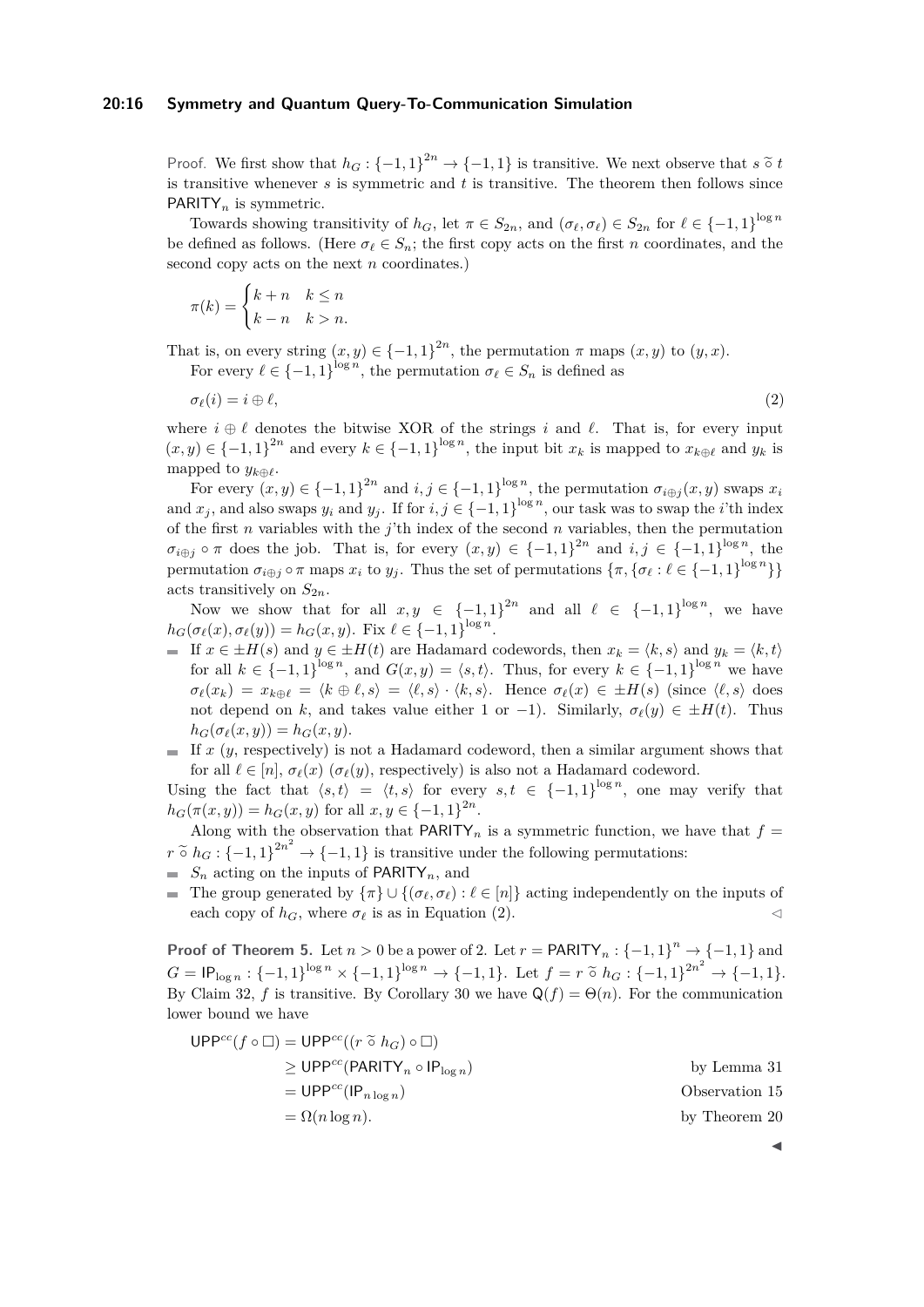#### **References**

- <span id="page-16-5"></span>**1** Scott Aaronson and Andris Ambainis. Quantum search of spatial regions. *Theory of Computing*, 1(1):47–79, 2005. Earlier version in FOCS'03. quant-ph/0303041.
- <span id="page-16-7"></span>**2** Dorit Aharonov, Aram W. Harrow, Zeph Landau, Daniel Nagaj, Mario Szegedy, and Umesh V. Vazirani. Local tests of global entanglement and a counterexample to the generalized area law. In *Proceedings of the 55th IEEE Annual Symposium on Foundations of Computer Science (FOCS)*, pages 246–255, 2014. [doi:10.1109/FOCS.2014.34](https://doi.org/10.1109/FOCS.2014.34).
- <span id="page-16-8"></span>**3** Andris Ambainis and Ronald de Wolf. How low can approximate degree and quantum query complexity be for total Boolean functions? *Computational Complexity*, 23(2):305–322, 2014. Earlier version in CCC'13.
- <span id="page-16-11"></span>**4** Robert Beals, Harry Buhrman, Richard Cleve, Michele Mosca, and Ronald de Wolf. Quantum lower bounds by polynomials. *Journal of the ACM*, 48(4):778–797, 2001. Earlier version in FOCS'98. quant-ph/9802049.
- <span id="page-16-12"></span>**5** Ethan Bernstein and Umesh V. Vazirani. Quantum complexity theory. *SIAM Journal on Computing*, 26(5):1411–1473, 1997. Earlier version in STOC'93.
- <span id="page-16-14"></span>**6** Gilles Brassard, Peter Høyer, Michele Mosca, and Alain Tapp. Quantum amplitude amplification and estimation. In *Quantum Computation and Quantum Information: A Millennium Volume*, volume 305 of *AMS Contemporary Mathematics Series*, pages 53–74. American Mathematical Society, 2002. [arXiv:quant-ph/0005055](https:arXiv.org/abs/quant-ph/0005055).
- <span id="page-16-1"></span>**7** Harry Buhrman, Richard Cleve, and Avi Wigderson. Quantum vs. classical communication and computation. In *Proceedings of the Thirtieth Annual ACM Symposium on the Theory of Computing (STOC)*, pages 63–68, 1998. [doi:10.1145/276698.276713](https://doi.org/10.1145/276698.276713).
- <span id="page-16-10"></span>**8** Sourav Chakraborty, Arkadev Chattopadhyay, Peter Høyer, Nikhil S. Mande, Manaswi Paraashar, and Ronald de Wolf. Symmetry and quantum query-to-communication simulation. *CoRR*, abs/2012.05233, 2020. [arXiv:2012.05233](http://arxiv.org/abs/2012.05233).
- <span id="page-16-3"></span>**9** Sourav Chakraborty, Arkadev Chattopadhyay, Nikhil S. Mande, and Manaswi Paraashar. Quantum query-to-communication simulation needs a logarithmic overhead. In *Proceedings of the 35th Computational Complexity Conference (CCC)*, pages 32:1–32:15, 2020. [doi:](https://doi.org/10.4230/LIPIcs.CCC.2020.32) [10.4230/LIPIcs.CCC.2020.32](https://doi.org/10.4230/LIPIcs.CCC.2020.32).
- <span id="page-16-9"></span>**10** Jürgen Forster. A linear lower bound on the unbounded error probabilistic communication complexity. *Journal of Computer and Systems Sciences*, 65(4):612–625, 2002. [doi:10.1016/](https://doi.org/10.1016/S0022-0000(02)00019-3) [S0022-0000\(02\)00019-3](https://doi.org/10.1016/S0022-0000(02)00019-3).
- <span id="page-16-2"></span>**11** Lov K. Grover. A fast quantum mechanical algorithm for database search. In *Proceedings of the Twenty-Eighth Annual ACM Symposium on the Theory of Computing (STOC)*, pages 212–219, 1996.
- <span id="page-16-6"></span>**12** Hamed Hatami, Kaave Hosseini, and Shachar Lovett. Sign rank vs discrepancy. In *Proceedings of the 35th Computational Complexity Conference (CCC)*, pages 18:1–18:14, 2020. [doi:](https://doi.org/10.4230/LIPIcs.CCC.2020.18) [10.4230/LIPIcs.CCC.2020.18](https://doi.org/10.4230/LIPIcs.CCC.2020.18).
- <span id="page-16-4"></span>**13** Peter Høyer and Ronald de Wolf. Improved quantum communication complexity bounds for disjointness and equality. In *Proceedings of the 19th Annual Symposium on Theoretical Aspects of Computer Science (STACS)*, pages 299–310, 2002.
- <span id="page-16-15"></span>**14** Peter Høyer, Michele Mosca, and Ronald de Wolf. Quantum search on bounded-error inputs. In *Proceedings of the 30th International Colloquium on Automata, Languages and Programming (ICALP)*, volume 2719 of *Lecture Notes in Computer Science*, pages 291–299. Springer, 2003. quant-ph/0304052.
- <span id="page-16-13"></span>**15** Kazuo Iwama, Harumichi Nishimura, Rudy Raymond, and Shigeru Yamashita. Unboundederror one-way classical and quantum communication complexity. In *Proceedings of the International Colloquium on Automata, Languages, and Programming (ICALP)*, pages 110–121. Springer, 2007.
- <span id="page-16-0"></span>**16** Eyal Kushilevitz and Noam Nisan. *Communication Complexity*. Cambridge University Press, 1997.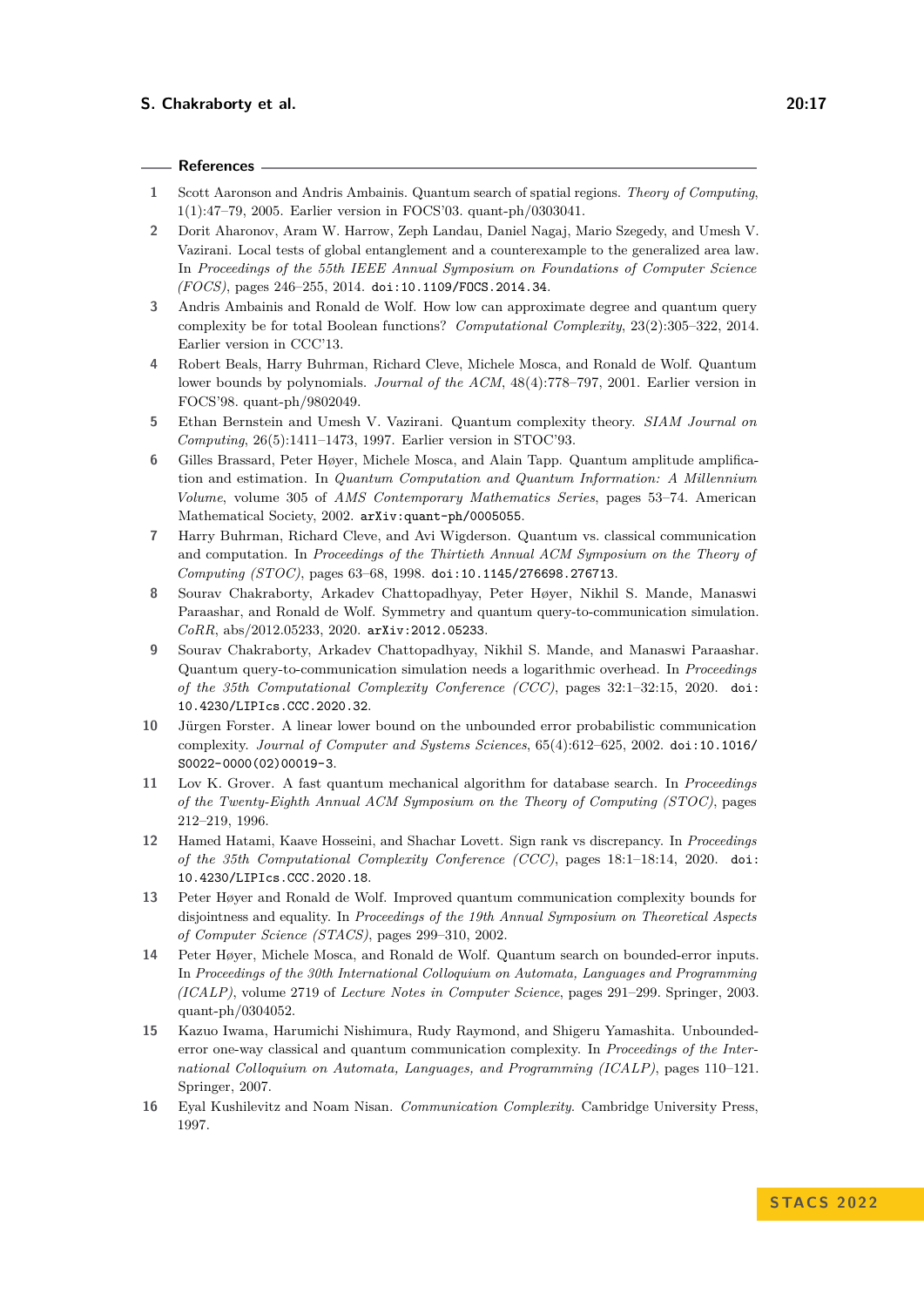## **20:18 Symmetry and Quantum Query-To-Communication Simulation**

- <span id="page-17-3"></span>**17** Troy Lee and Shengyu Zhang. Composition theorems in communication complexity. In *Proceedings of the 37th International Colloquium on Automata, Languages and Programming, (ICALP)*, pages 475–489, 2010. [doi:10.1007/978-3-642-14165-2\\_41](https://doi.org/10.1007/978-3-642-14165-2_41).
- <span id="page-17-8"></span>**18** Ilan Newman. Private vs. common random bits in communication complexity. *Information Processing Letters*, 39(2):67–71, 1991.
- <span id="page-17-5"></span>**19** Michael A. Nielsen and Isaac L. Chuang. *Quantum Computation and Quantum Information*. Cambridge University Press, 2000.
- <span id="page-17-7"></span>**20** Ramamohan Paturi. On the degree of polynomials that approximate symmetric boolean functions (preliminary version). In *Proceedings of the 24th Annual ACM Symposium on Theory of Computing (STOC)*, pages 468–474, 1992. [doi:10.1145/129712.129758](https://doi.org/10.1145/129712.129758).
- <span id="page-17-2"></span>**21** Ramamohan Paturi and Janos Simon. Probabilistic communication complexity. *Journal of Computer and System Sciences*, 33(1):106–123, 1986.
- <span id="page-17-9"></span>**22** Alexander Razborov. Quantum communication complexity of symmetric predicates. *Izvestiya of the Russian Academy of Sciences, mathematics*, 67(1):159–176, 2003. quant-ph/0204025.
- <span id="page-17-6"></span>**23** Ronald de Wolf. Quantum communication and complexity. *Theoretical Computer Science*, 287(1):337–353, 2002.
- <span id="page-17-0"></span>**24** Andrew Chi-Chih Yao. Some complexity questions related to distributive computing (preliminary report). In *Proceedings of the 11h Annual ACM Symposium on Theory of Computing (STOC)*, pages 209–213, 1979.
- <span id="page-17-1"></span>**25** Andrew Chi-Chih Yao. Quantum circuit complexity. In *Proceedings of 1993 IEEE 34th Annual Foundations of Computer Science (FOCS)*, pages 352–361. IEEE, 1993.

# <span id="page-17-4"></span>**A Noisy amplitude amplification and a new distributed-search protocol**

In this section we prove Theorem [21,](#page-9-1) restated below.

▶ **Theorem 33** (Restatement of Theorem [21\)](#page-9-1)**.** *Let G* : {−1*,* 1} *<sup>j</sup>* × {−1*,* 1} *<sup>k</sup>* → {−1*,* 1} *be a two-party function,*  $X = (X_1, ..., X_n) \in \{-1, 1\}^{nj}$  *and*  $Y = (Y_1, ..., Y_n) \in \{-1, 1\}^{nk}$ . *Define*  $z = (G(X_1, Y_1), \ldots, G(X_n, Y_n)) \in \{-1, 1\}^n$ . Assume Alice and Bob start with  $\lceil \log n \rceil$ *shared EPR-pairs.*

- *There exists a quantum protocol using*  $O(\sqrt{n} \mathsf{Q}_{E}^{cc}(G))$  *qubits of communication that finds*  $\blacksquare$ *(with success probability* ≥ 0*.*99*) an i* ∈ [*n*] *such that z<sup>i</sup>* = −1 *if such an i exists, and says "no" with probability 1 if no such i exists.*
- *If the number of* −1*s in z is within a factor of 2 from a known integer t, then the communication can be reduced to*  $O(\sqrt{n/t} \mathsf{Q}_{E}^{cc}(G))$  *qubits.*

 $\triangleright$  Remark 34. The log *n* shared EPR-pairs that we assume Alice and Bob share at the start could also be established by means of log *n* qubits of communication at the start of the protocol. For the result in the first bullet, this additional communication does not change the asymptotic bound. For the result of the second bullet, if  $t \leq n\mathsf{Q}_{E}^{cc}(G)^{2}/(\log n)^{2}$ , then this additional communication does not change the asymptotic bound either. However, if  $t = \omega(n/(\log n)^2)$  and  $\mathsf{Q}_{E}^{cc}(G) = O(1)$  then the quantum communication  $O(\sqrt{n/t} \mathsf{Q}_{E}^{cc}(G))$  is  $o(\log n)$  and establishing the  $\log n$  EPR-pairs by means of a first message makes a difference.

As a corollary, we obtain a new  $O(\sqrt{n})$ -qubit protocol for the distributed search problem composed with  $G = AND_2$  (whose decision version is the Set-Disjointness problem).

## **A.1 Amplitude amplification with perfect reflections**

We first describe basic amplitude amplification in a slightly unusual recursive manner, similar to [\[14\]](#page-16-15). We are dealing with a search problem where some set  $\mathcal G$  of basis states are deemed "good" and the other basis states are deemed "bad." Let  $P_{\mathcal{G}} = \sum_{g \in \mathcal{G}} |g\rangle\langle g|$  be the projector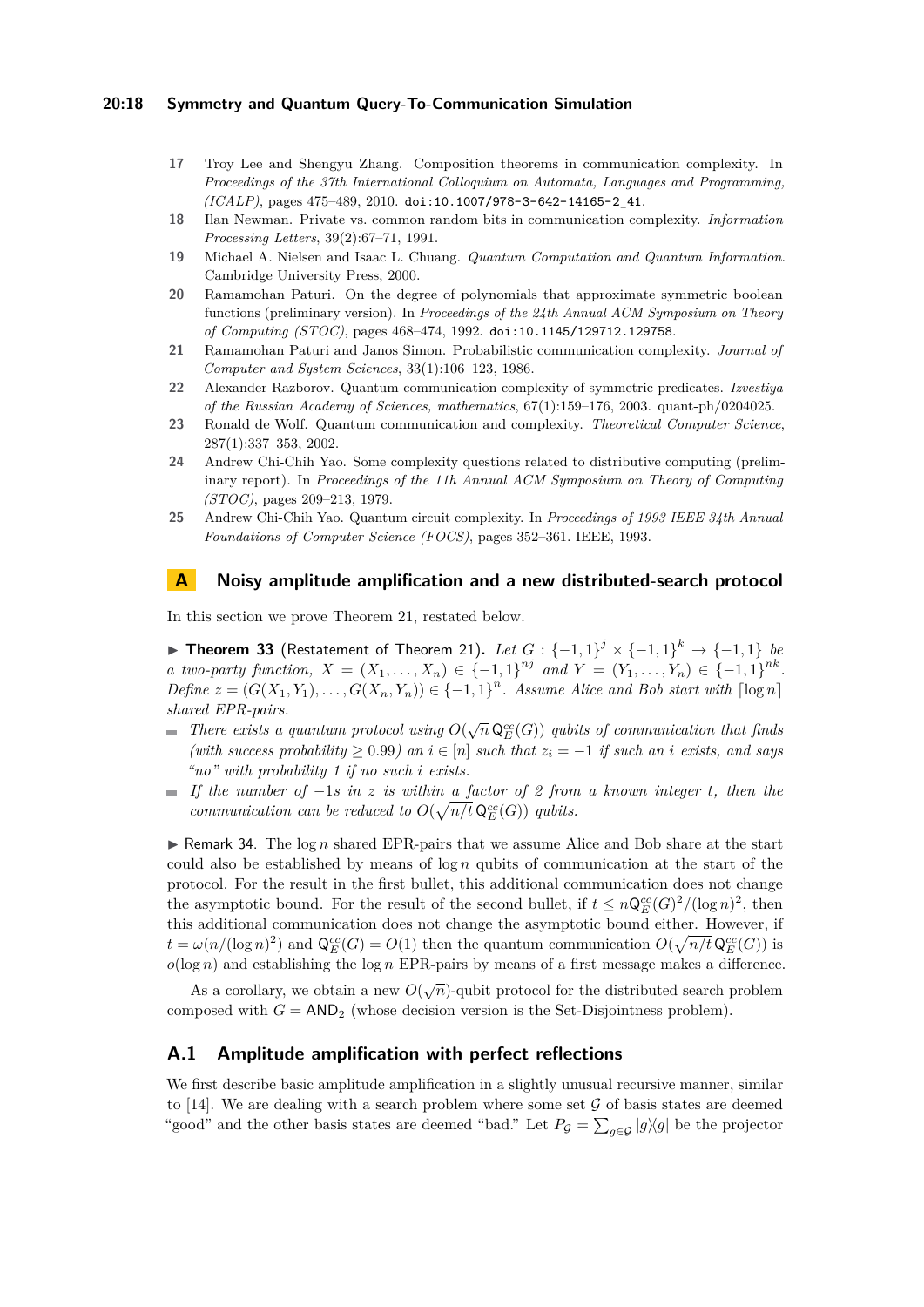onto the span of the good basis states, and  $O_G = I - 2P_G$  be the reflection that puts a "-" in front of the good basis states:  $O_{\mathcal{G}}|g\rangle = -|g\rangle$  for all basis states  $g \in \mathcal{G}$ , and  $O_{\mathcal{G}}|b\rangle = |b\rangle$  for all basis states  $b \notin \mathcal{G}$ .

Suppose we have an initial state  $|\psi\rangle$  which is a superposition of a good state and a bad state:

$$
|\psi\rangle = \sin(\theta)|G\rangle + \cos(\theta)|B\rangle,
$$

where  $|G\rangle = P_G|\psi\rangle / ||P_G|\psi\rangle||$  and  $|B\rangle = (I - P_G)|\psi\rangle / ||(I - P_G)|\psi\rangle||$ . For example in Grover's algorithm, with a search space of size *n* containing *t* solutions, the initial state  $|\psi\rangle$  would be the uniform superposition, and its overlap (inner product) with the good subspace spanned by the *t* "good" (sometimes called "marked") basis states would be  $sin(\theta) = \sqrt{t/n}$ .

We'd like to increase the weight of the good state, i.e., move the angle  $\theta$  closer to  $\pi/2$ . Let  $R_{\psi}$  denote the reflection about the state  $|\psi\rangle$ , i.e.,  $R_{\psi}|\psi\rangle = |\psi\rangle$  and  $R_{\psi}|\phi\rangle = -|\phi\rangle$  for every  $|\phi\rangle$  that is orthogonal to  $|\psi\rangle$ . Then the algorithm  $A_1 = R_\psi \cdot O_\mathcal{G}$  is the product of two reflections, which (in the 2-dimensional space spanned by  $|G\rangle$  and  $|B\rangle$ ) corresponds to a rotation by an angle  $2\theta$ , thus increasing our angle from  $\theta$  to  $3\theta$ . This is the basic amplitude amplification step. It maps

$$
|\psi\rangle \mapsto A_1|\psi\rangle = \sin(3\theta)|G\rangle + \cos(3\theta)|B\rangle.
$$

We can now repeat this step recursively, defining

$$
A_2 = A_1 R_{\psi} A_1^* \cdot O_{\mathcal{G}} \cdot A_1.
$$

Note that  $A_1 R_{\psi} A_1^*$  is a reflection about the state  $A_1 |\psi\rangle$ . Thus  $A_2$  triples the angle between  $A_1|\psi\rangle$  and  $|B\rangle$ , mapping

<span id="page-18-0"></span>
$$
|\psi\rangle \mapsto A_2|\psi\rangle = \sin(9\theta)|G\rangle + \cos(9\theta)|B\rangle.
$$

Continuing recursively in this fashion, define the algorithm

$$
A_{j+1} = A_j R_{\psi} A_j^* \cdot O_{\mathcal{G}} \cdot A_j. \tag{3}
$$

The last algorithm *A<sup>k</sup>* will map

<span id="page-18-1"></span>
$$
|\psi\rangle \mapsto A_k |\psi\rangle = \sin(3^k \theta) |G\rangle + \cos(3^k \theta) |B\rangle.
$$

Hence after *k* recursive amplitude amplification steps, we have angle  $3^k\theta$ . Since we want to end up with angle  $\approx \pi/2$ , if we know  $\theta$  then we can choose

$$
k = \lfloor \log_3(\pi/(2\theta)) \rfloor. \tag{4}
$$

This gives us an angle  $3^k\theta \in (\pi/6, \pi/2]$ , so the final state  $A_k|\psi\rangle$  has overlap  $\sin(\theta_k) > 1/2$ with the good state  $|G\rangle$ .

Let  $C_k$  denote the "cost" (in whatever measure, for example query complexity, or communication complexity, or circuit size) of algorithm *Ak*. Looking at its recursive definition (Equation [\(3\)](#page-18-0)),  $C_k$  is 3 times  $C_{k-1}$ , plus the cost of  $R_{\psi}$  plus the cost of  $O_{\mathcal{G}}$ . If we just count applications of  $O_\mathcal{G}$  ("queries"), considering  $R_\psi$  to be free, then  $C_{k+1} = 3C_k + 1$ . This recursion has the closed form  $C_k = \sum_{i=0}^{k-1} 3^i \leq 3^k$ . With the above choice of *k* we get  $C_k = O(1/\theta)$ . In the case of Grover's algorithm, where  $\theta = \arcsin(\sqrt{t/n}) \approx \sqrt{t/n}$ , the cost is  $C_k = O(\sqrt{n/t}).$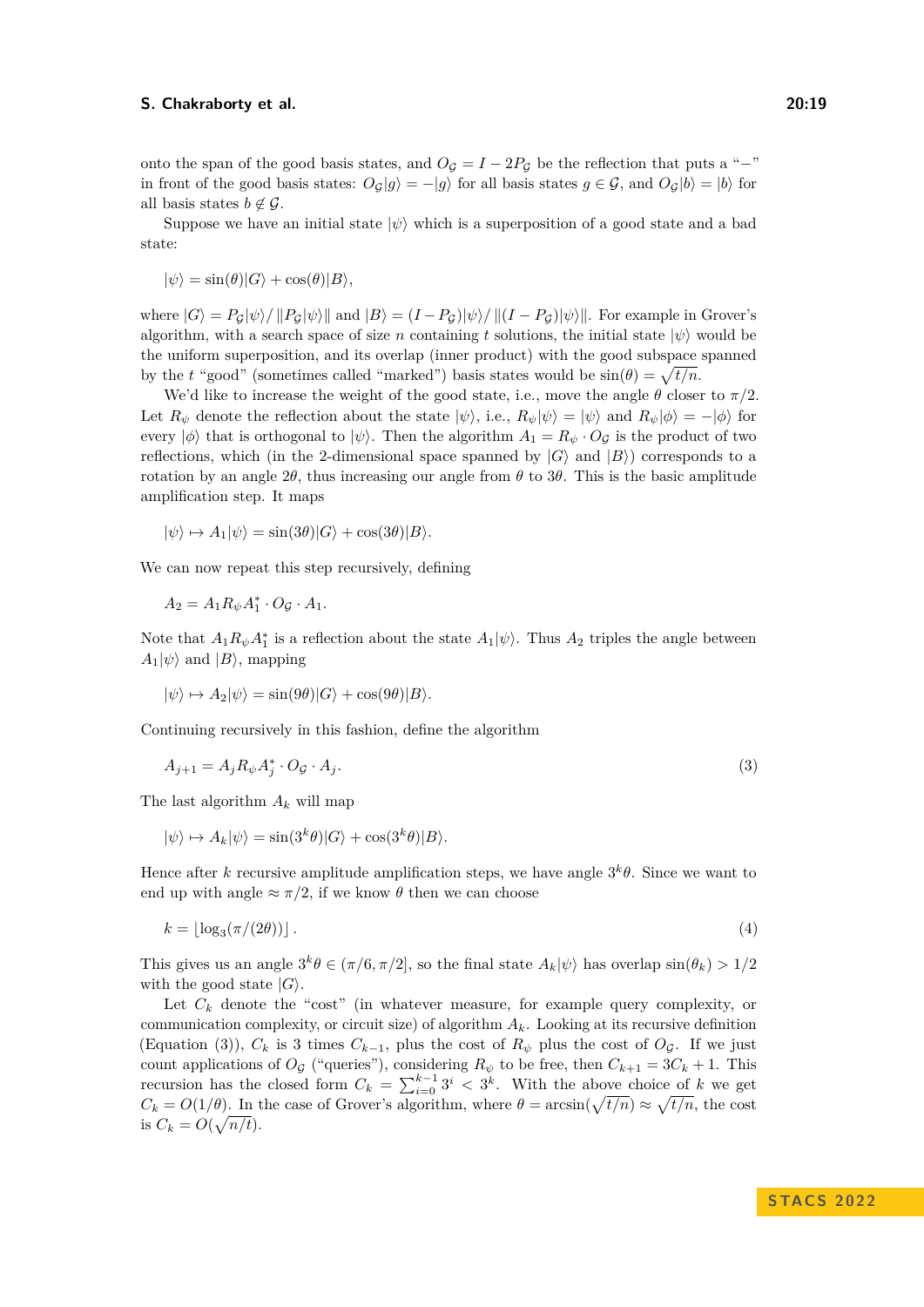# **A.2 Amplitude amplification with imperfect reflections**

Now we consider the situation where we do not implement the reflections  $R_{\psi}$  perfectly, but instead implement another unitary  $R^{\varepsilon}_{\psi}$  at operator-norm distance  $\left\| R^{\varepsilon}_{\psi} - R_{\psi} \right\| \leq \varepsilon$  from  $R_{\psi}$ , with the additional property that  $R_{\psi}^{\varepsilon}|\psi\rangle = |\psi\rangle$  (this one-sided error property will be important for the proof). We can control this error  $\varepsilon$ , but smaller  $\varepsilon$  will typically correspond to higher cost of  $R^{\varepsilon}_{\psi}$ . The reflection  $O_{\mathcal{G}}$  will still be implemented perfectly below.

We again start with the initial state

$$
|\psi\rangle = \sin(\theta)|G\rangle + \cos(\theta)|B\rangle.
$$

For errors  $\varepsilon_1, \ldots, \varepsilon_k$  that we will specify later, recursively define the following algorithms.

<span id="page-19-0"></span>
$$
A_1 = R_{\psi}^{\varepsilon_1} \cdot O_{\mathcal{G}} \quad \text{and} \quad A_{j+1} = A_j R_{\psi}^{\varepsilon_{j+1}} A_j^* \cdot O_{\mathcal{G}} \cdot A_j.
$$

These algorithms will map the initial state as follows:

$$
|\psi\rangle \mapsto |\psi_j\rangle = A_j |\psi\rangle = \sin(3^j \theta) |G\rangle + \cos(3^j \theta) |B\rangle + |E_j\rangle,
$$
\n(5)

where  $|E_j\rangle$  is some unnormalized error state defined by the above equation; its norm  $\eta_j$ quantifies the extent to which we deviate from perfect amplitude amplification. Our goal here is to upper bound this  $\eta_j$ . In order to see how  $\eta_j$  can grow, let us see how  $A_j R_{\psi}^{\varepsilon_{j+1}} A_j^* \cdot O_{\mathcal{G}}$ acts on  $\sin(3^j\theta)|G\rangle + \cos(3^j\theta)|B\rangle$  (we'll take into account the effects of the error term  $|E_j\rangle$ ) later). If  $R_{\psi}^{\varepsilon_{j+1}}$  were equal to  $R_{\psi}$ , then we would have one perfect round of amplitude  $\lim_{\phi} \frac{\partial^{\phi} f}{\partial x}$  and obtain  $\sin(3^{j+1}\theta)|G\rangle + \cos(3^{j+1}\theta)|B\rangle$ ; but since  $R^{\varepsilon_{j+1}}_{\psi}$  is only  $\varepsilon_{j+1}$ -close to  $R_{\psi}$ , additional errors can appear. First we apply  $O_{\mathcal{G}}$ , which flips the phase of  $|G\rangle$  and hence changes the state to

$$
-\sin(3^{j}\theta)|G\rangle + \cos(3^{j}\theta)|B\rangle = |\psi_{j}\rangle - |E_{j}\rangle - 2\sin(3^{j}\theta)|G\rangle.
$$

Second we apply  $V = A_j R_{\psi}^{\varepsilon_{j+1}} A_j^*$ . Let  $V' = A_j R_{\psi} A_j^*$ , and note that  $V|\psi_j\rangle = V'|\psi_j\rangle = |\psi_j\rangle$ and  $||V' - V|| = ||R_{\psi} - R_{\psi}^{\varepsilon_{j+1}}|| \leq \varepsilon_{j+1}$ . The new state is

$$
V(|\psi_j\rangle - |E_j\rangle - 2\sin(3^j\theta)|G\rangle) = V'(|\psi_j\rangle - |E_j\rangle - 2\sin(3^j\theta)|G\rangle) + (V'-V)(|E_j\rangle + 2\sin(3^j\theta)|G\rangle)
$$
  
= 
$$
V'(-\sin(3^j\theta)|G\rangle + \cos(3^j\theta)|B\rangle) + (V'-V)(|E_j\rangle + 2\sin(3^j\theta)|G\rangle)
$$
  
= 
$$
\sin(3^{j+1}\theta)|G\rangle + \cos(3^{j+1}\theta)|B\rangle + (V'-V)(|E_j\rangle + 2\sin(3^j\theta)|G\rangle).
$$

Putting back also the earlier error term  $|E_i\rangle$  from Equation [\(5\)](#page-19-0) (to which the unitary  $VO_G$ is applied as well), it follows that the new error state is

$$
|E_{j+1}\rangle = |\psi_{j+1}\rangle - (\sin(3^{j+1}\theta)|G\rangle + \cos(3^{j+1}\theta)|B\rangle)
$$
  
=  $VO_{\mathcal{G}}|E_j\rangle + (V'-V)(|E_j\rangle + 2\sin(3^j\theta)|G\rangle).$ 

Its norm is

$$
\eta_{j+1} \leq ||VO_{\mathcal{G}}|E_j\rangle|| + ||(V'-V)(|E_j\rangle + 2\sin(3^j\theta)|G\rangle)||
$$
  
\n
$$
\leq \eta_j + \varepsilon_{j+1}(\eta_j + 2\sin(3^j\theta)) = (1 + \varepsilon_{j+1})\eta_j + 2\varepsilon_{j+1}\sin(3^j\theta).
$$

Since  $\eta_0 = 0$ , we can "unfold" the above recursive upper bound to the following, which is easy to verify by induction on *k*:

$$
\eta_k \le \sum_{j=1}^k \prod_{\ell=j+1}^k (1 + \varepsilon_\ell) 2\varepsilon_j \sin(3^{j-1}\theta). \tag{6}
$$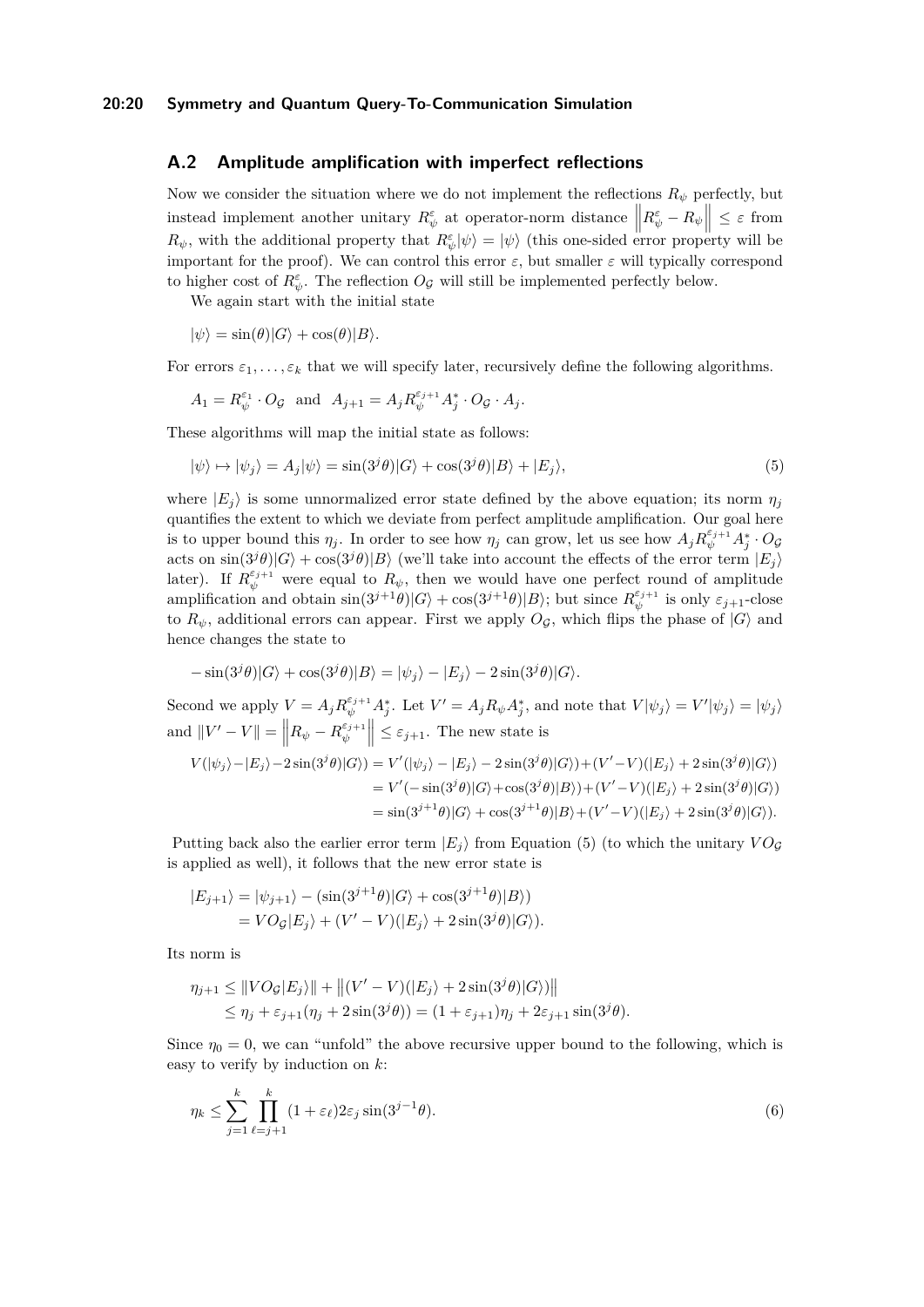For each  $1 \leq j \leq k$ , choose

<span id="page-20-0"></span>
$$
\varepsilon_j = \frac{1}{100 \cdot 4^j}.\tag{7}
$$

Note that  $\sigma = \sum_{j=1}^{k} \varepsilon_k \leq 1/300$ . With this choice of  $\varepsilon_j$ 's, and the inequalities  $1 + x \leq e^x$ ,  $e^{\sigma} \leq 1.5$  and  $\sin(x) \leq x$  for  $x \leq \pi/2$  (which is the case here), we can upper bound the norm of the error term  $|E_k\rangle$  after *k* iterations (see Equation [\(5\)](#page-19-0)) as

<span id="page-20-1"></span>
$$
\eta_k \le \sum_{j=1}^k e^{\sigma} 2\varepsilon_j 3^{j-1} \theta \le \frac{3\theta}{400} \sum_{j=1}^k (3/4)^{j-1} \le \frac{3\theta}{100}.
$$
 (8)

Accordingly, up to very small error we have done perfect amplitude amplification.

## **A.3 Distributed amplitude amplification with imperfect reflection**

We will now instantiate the above scheme to the case of *distributed* search, where our measure of cost is communication, that is, the number of qubits sent between Alice and Bob. Specifically, consider the *intersection problem* where Alice and Bob have inputs  $x \in \{-1,1\}^n$ and  $y \in \{-1,1\}^n$ , respectively. Assume for simplicity that *n* is a power of 2, so log *n* is an integer. Alice and Bob want to find an  $i \in \{0, \ldots, n-1\} = \{0,1\}^{\log n}$  such that  $x_i = y_i = -1$ , if such an *i* exists.

The basis states in this distributed problem are  $|i\rangle|j\rangle$ , and we define the set of "good" basis states as

$$
\mathcal{G} = \{ |i\rangle|j\rangle \mid x_i = y_j = -1 \},\
$$

even though we are only looking for  $i, j$  where  $i = j$  (it's easier to implement  $O<sub>G</sub>$  with this more liberal definition of  $\mathcal{G}$ ). Our protocol will start with the maximally entangled initial state  $|\psi\rangle$  in *n* dimensions, which corresponds to log *n* EPR-pairs:

$$
|\psi\rangle = \frac{1}{\sqrt{n}} \sum_{i \in \{0,1\}^{\log n}} |i\rangle |i\rangle = \sin(\theta)|G\rangle + \cos(\theta)|B\rangle,
$$

where we assume there are *t i*'s where  $x_i = y_i = -1$ , i.e., *t* solutions to the intersection problem, so

<span id="page-20-2"></span>
$$
\theta = \arcsin(\sqrt{t/n}).\tag{9}
$$

and

$$
|G\rangle = \frac{1}{\sqrt{t}} \sum_{(i,i) \in \mathcal{G}} |i\rangle |i\rangle.
$$

It costs  $\lceil \log n \rceil$  qubits of communication between Alice and Bob to establish this initial shared state, or it costs nothing if we assume pre-shared entanglement. Our goal is to end up with a state that has large inner product with  $|G\rangle$ .

In order to be able to use amplitude amplification, we would like to be able to reflect about the above state  $|\psi\rangle$ . However, in general this perfect reflection  $R_{\psi}$  costs a lot of communication: Alice would send her log *n* qubits to Bob, who would unitarily put a −1 in front of all states orthogonal to  $|\psi\rangle$ , and then sends back Alice's qubits. This has a communication cost of  $O(\log n)$  qubits, which is too much for our purposes. Fortunately, Theorem [19](#page-8-4) gives us a way to implement a one-sided  $\varepsilon$ -error reflection protocol  $R^{\varepsilon}_{\psi}$  that only costs  $O(\log(1/\varepsilon))$  qubits of communication.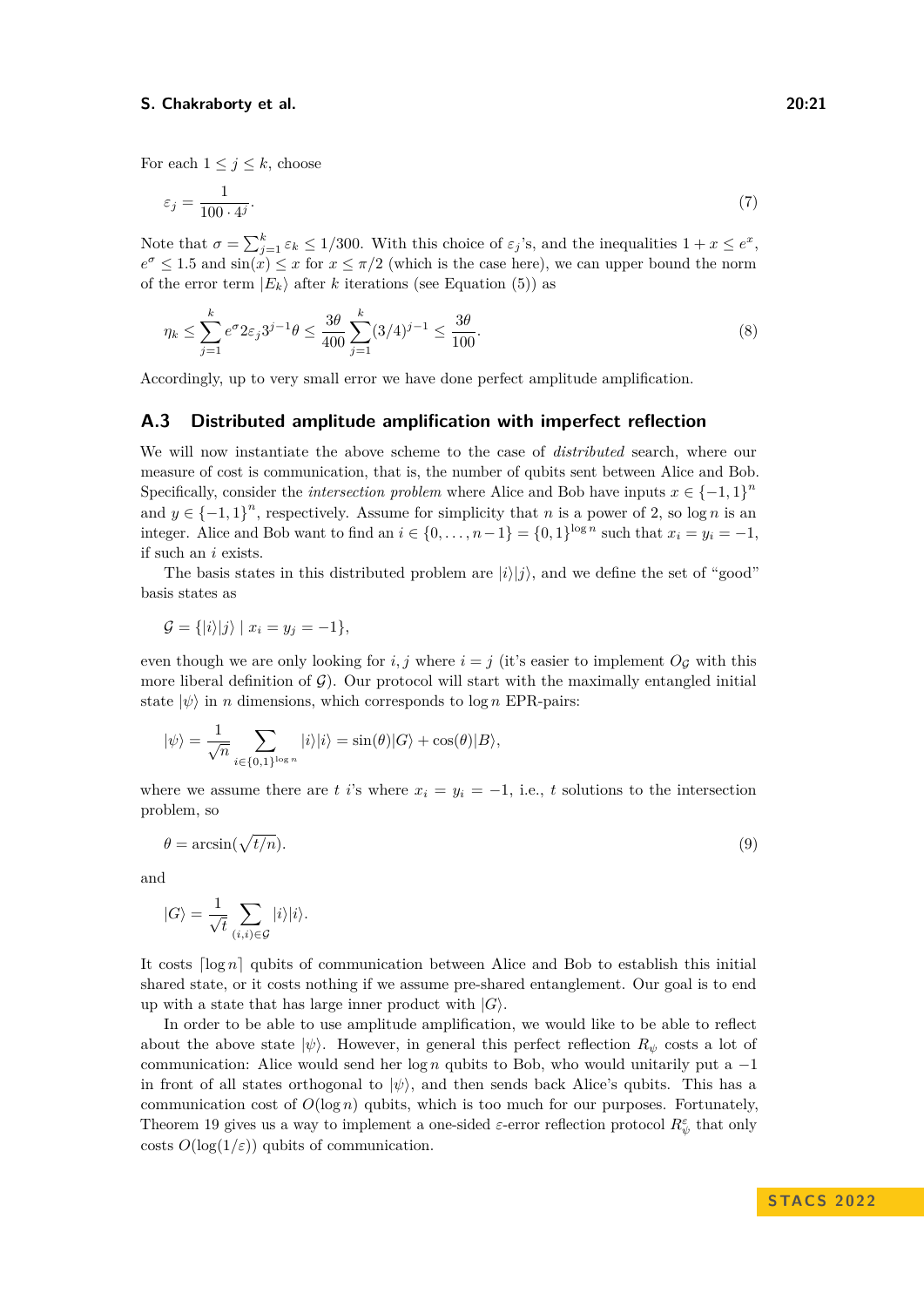### **20:22 Symmetry and Quantum Query-To-Communication Simulation**

The reflection  $O_G$  puts a "−" in front of the basis states  $|i\rangle|j\rangle$  in  $\mathcal{G}$ . This can be implemented perfectly using only 2 qubits of communication, as follows. For the variables  $x_i \in \{-1, 1\}$ , let  $\hat{x_i}$  denote their {0*,* 1}-valued counterparts. That is,  $\hat{x_i} = 1$  if  $x_i = -1$  and  $\hat{x}_i = 0$  if  $x_i = 1$ . To implement the reflection  $O_\mathcal{G}$  on her basis state  $|i\rangle$ , Alice XORs  $|\hat{x}_i\rangle$  into a fresh auxiliary  $|0\rangle$ -qubit and sends this qubit to Bob. Bob receives this qubit and applies the following unitary map:

$$
|b\rangle|j\rangle \mapsto y_j^b|b\rangle|j\rangle, \quad b \in \{0, 1\}, j \in [n].
$$

He sends back the auxiliary qubit. Alice sets the auxiliary qubit back to  $|0\rangle$  by XOR-ing  $\hat{x}_i$  into it. Ignoring the auxiliary qubit (which starts and ends in state  $|0\rangle$ ), this maps  $|i\rangle|j\rangle \mapsto (-1)^{[x_i=y_j=-1]}|i\rangle|j\rangle$ . Hence we have implemented  $O_G$  correctly: a minus sign is applied exactly for the good basis states, the ones where  $x_i = y_j = -1$ .

Now consider the algorithms (more precisely, communication protocols):

$$
A_1 = R_{\psi}^{\varepsilon_1} \cdot O_{\mathcal{G}} \text{ and } A_{j+1} = A_j R_{\psi}^{\varepsilon_{j+1}} A_j^* \cdot O_{\mathcal{G}} \cdot A_j
$$

with the choice of  $\varepsilon_j$ 's from Equation [\(7\)](#page-20-0). If we pick  $k = \lfloor \log_3(\pi/(2\theta)) \rfloor$ , like in Equation [\(4\)](#page-18-1), then  $3^k\theta \in (\pi/6, \pi/2]$ . Hence by Equation [\(5\)](#page-19-0) and Equation [\(8\)](#page-20-1), the inner product of our final state with  $|G\rangle$  will be between  $\sin(3^k\theta) - 3\theta/100 \geq 0.4$  and 1.

At this point Alice and Bob can measure, and with probability  $\geq 0.4^2$  they will each see the same *i*, with the property that  $x_i = y_i = -1$ .

From Equation [\(3\)](#page-18-0) and Theorem [19,](#page-8-4) the recursion for the communication costs of these algorithms is

$$
C_{j+1} = 3C_j + O(\log(1/\varepsilon_{j+1})) + 2.
$$

Solving this recurrence with our  $\varepsilon_j$ 's from Equation [\(7\)](#page-20-0) and the value of  $\theta$  from Equation [\(9\)](#page-20-2) we obtain

$$
C_k = \sum_{j=1}^k 3^{k-j} (O(\log(1/\varepsilon_j)) + 2) = \sum_{j=1}^k 3^{k-j} O(j) = O(3^k) = O(\sqrt{n/t}).
$$

Thus, using  $O(\sqrt{n/t})$  qubits of communication we can find (with constant success probability) an intersection point *i*. This also allows us to solve the Set-Disjointness problem (the decision problem whose output is 1 if there is no intersection between *x* and *y*). Note that if the *t* we used equals the actual number of solutions only up to a factor of 2, the above protocol still has  $\Omega(1)$  probability to find a solution, and  $O(1)$  repetitions will boost this success probability to 0*.*99. In case we do not even know *t* approximately, we can use the standard technique of trying exponentially decreasing guesses for  $t$  to find an intersection point with communication  $O(\sqrt{n})$ .

Note that there is no log-factor in the communication complexity, in contrast to the  $\sim$ original  $O(\sqrt{n}\log n)$ -qubit Grover-based quantum protocol for the intersection problem of Buhrman et al. [\[7\]](#page-16-1). Aaronson and Ambainis [\[1\]](#page-16-5) earlier already managed to remove the log-factor, giving an  $O(\sqrt{n})$ -qubit protocol for Set-Disjointness as a consequence of their local version of quantum search on a grid graph (which is optimal [\[22\]](#page-17-9)). We have just reproved this result of [\[1\]](#page-16-5) in a different and arguably simpler way.

The above description is geared towards the intersection problem, where the "inner" function is  $G = AND_2$ : we called a basis state  $|i\rangle|j\rangle$  "good" if  $x_i = y_i = -1$ . However, this can easily be generalized to the situation where Alice and Bob's respective inputs are  $X = (X_1, \ldots, X_n)$  and  $Y = (Y_1, \ldots, Y_n)$  and we want to find an  $i \in [n]$  where  $G(X_i, Y_i) = -1$